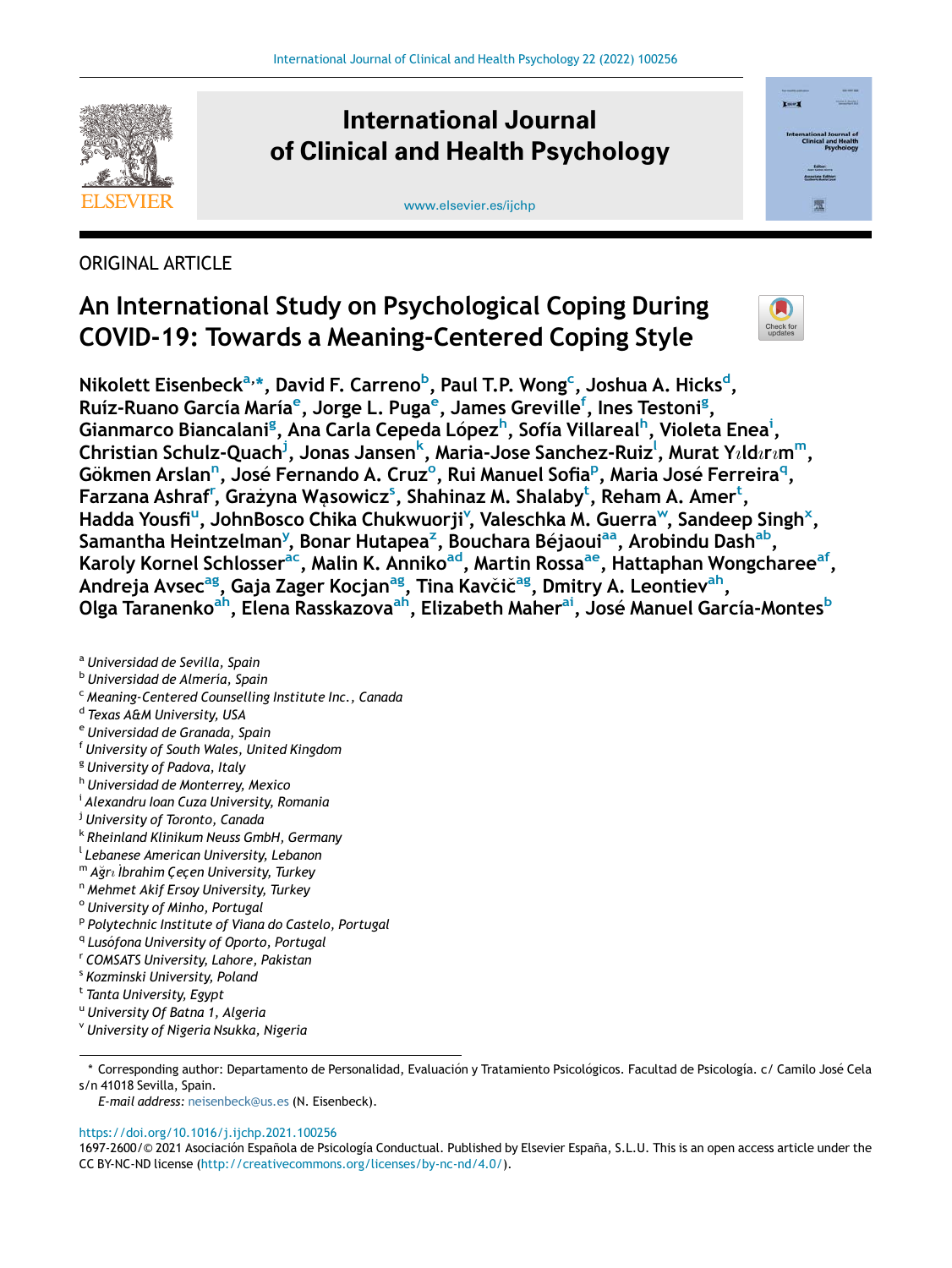- <span id="page-1-0"></span><sup>w</sup> Universidade Federal do Espírito Santo, Brazil
- <span id="page-1-1"></span><sup>x</sup> Guru Jambheshwar University of Science and Technology, India
- <span id="page-1-2"></span><sup>y</sup> Rutgers, The State University of New Jersey, US
- <span id="page-1-3"></span><sup>z</sup> Universitas Tarumanagara, Indonesia
- <span id="page-1-4"></span>aa Claude Bernard University Lyon 1, France
- <span id="page-1-5"></span>ab IUBAT-International University of Business Agriculture and Technology, Bangladesh
- <span id="page-1-6"></span>ac Goldsmith, University of London, UK
- <span id="page-1-7"></span>ad Örebro University, Sweden
- <span id="page-1-8"></span>ae Otto von Guericke University Magdeburg, Germany
- <span id="page-1-9"></span>af Pathumwan Institute of Technology, Thailand
- <span id="page-1-10"></span>ag University of Ljubljana, Slovenia
- <span id="page-1-11"></span>ah National Research University Higher School of Economics, Russia
- <span id="page-1-12"></span>ai New Zealand Acceptance & Commitment Therapy Training Ltd., New Zealand

Received 8 March 2021; accepted 1 July 2021 Available online 14 July 2021

## **KEYWORDS**

Meaning-centered coping scale Distress Well-being COVID-19 Ex post facto study

#### Abstract

Background/Objective: This study examined the role of different psychological coping mechanisms in mental and physical health during the initial phases of the COVID-19 crisis with an emphasis on meaning-centered coping. Method: A total of 11,227 people from 30 countries across all continents participated in the study and completed measures of psychological distress (depression, stress, and anxiety), loneliness, well-being, and physical health, together with measures of problem-focused and emotion-focused coping, and a measure called the Meaning-centered Coping Scale (MCCS) that was developed in the present study. Validation analyses of the MCCS were performed in all countries, and data were assessed by multilevel modeling (MLM). Results: The MCCS showed a robust one-factor structure in 30 countries with good test-retest, concurrent and divergent validity results. MLM analyses showed mixed results regarding emotion and problem-focused coping strategies. However, the MCCS was the strongest positive predictor of physical and mental health among all coping strategies, independently of demographic characteristics and country-level variables. Conclusions: The findings suggest that the MCCS is a valid measure to assess meaning-centered coping. The results also call for policies promoting effective coping to mitigate collective suffering during the pandemic.

© 2021 Asociación Española de Psicología Conductual. Published by Elsevier España, S.L.U. This is an open access article under the CC BY-NC-ND license ([http://creativecommons.org/](http://creativecommons.org/licenses/by-nc-nd/4.0/) [licenses/by-nc-nd/4.0/](http://creativecommons.org/licenses/by-nc-nd/4.0/)).

## Estudio internacional sobre afrontamiento psicológico durante el COVID-19: Hacia un afrontamiento centrado en el sentido

#### Resumen

Antecedentes/Objetivo: Este estudio examinó el papel de diferentes estrategias de afrontamiento psicologico en la salud mental y física durante las fases iniciales de la crisis de COVID-19. Metodo: 11,227 personas de 30 países representando todos los continentes participaron en el estudio y completaron medidas de malestar psicológico (depresión, estrés y ansiedad), soledad, bienestar, salud física, medidas de afrontamiento centrado en el problema y en la emoción, y una medida denominada Escala del Afrontamiento Centrado en el Sentido (MCCS) que fue desarrollada en este estudio. El análisis de validación de la MCCS se realizó en todos los países, y los datos se evaluaron mediante un modelo multinivel. Resultados: La MCCS mostro una estructura unifactorial en 30 países con buenos resultados de validez test retest, concurrente y divergente. Los análisis mostraron resultados mixtos en cuanto a las estrategias de afrontamiento centradas en la emocion y en el problema. La MCCS fue el predic tor positivo mas fuerte de salud física y mental, independientemente de las características demograficas y las variables a nivel de país. Conclusiones: Los resultados sugieren que la MCCS es un insrumento fiable para medir afrontamiento centrado en el sentido. Estos resultados pueden servir para dirigir políticas que promuevan un afrontamiento eficaz con el fin de mitigar el sufrimiento colectivo durante la pandemia.

PALABRAS CLAVE Escala de afrontamiento centrada en el sentido; Malestar psicológico; Bienestar; COVID-19; Estudio ex post facto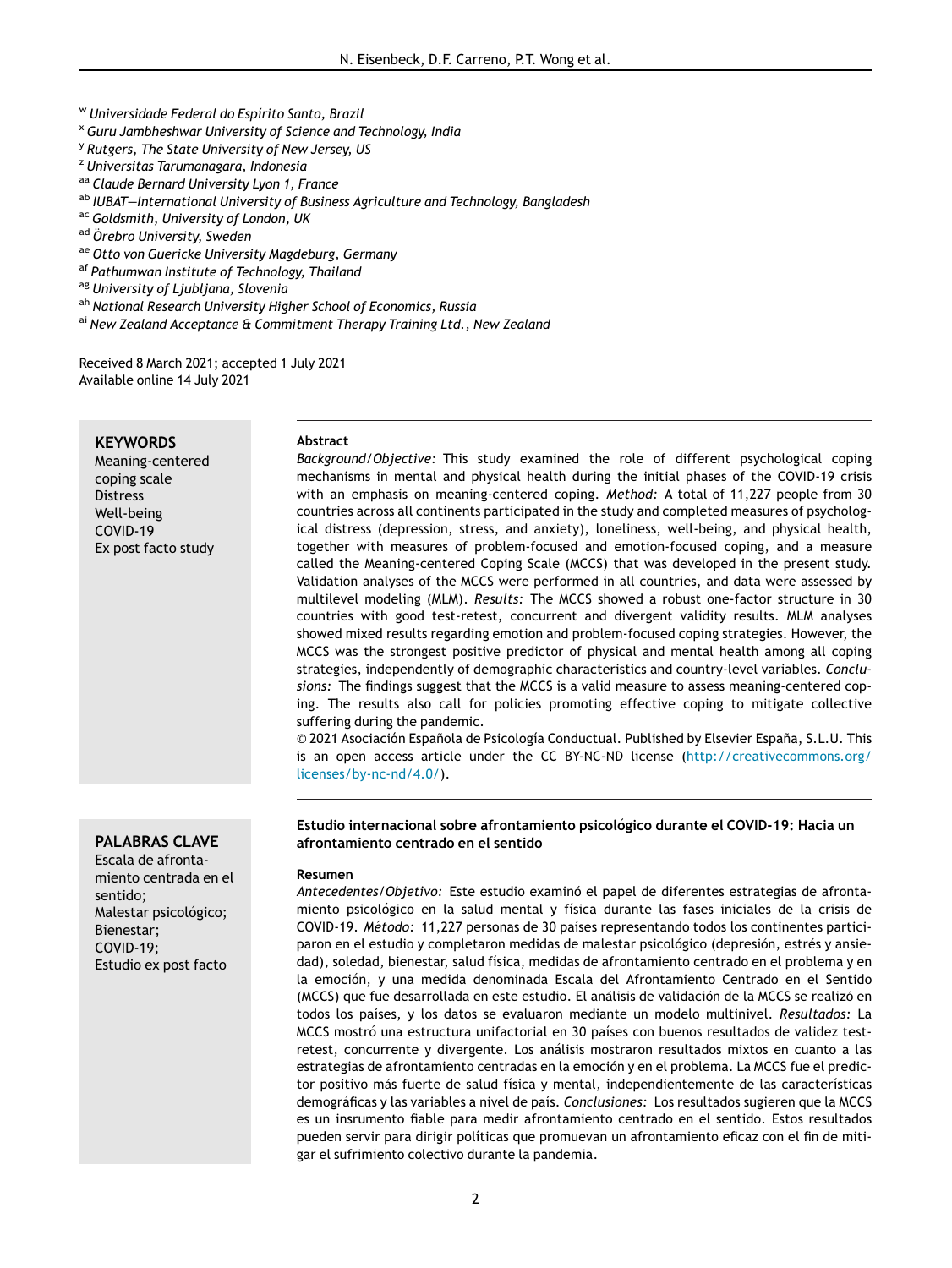© 2021 Asociación Española de Psicología Conductual. Published by Elsevier España, S.L.U. This is an open access article under the CC BY-NC-ND license ([http://creativecommons.org/](http://creativecommons.org/licenses/by-nc-nd/4.0/) [licenses/by-nc-nd/4.0/](http://creativecommons.org/licenses/by-nc-nd/4.0/)).

The current COVID-19 pandemic represents the largest collective trauma in a generation. Beyond the direct impact of the coronavirus itself, the health and well-being of many people has been adversely affected by the global crisis. For example, the pandemic has negatively impacted mental health (e.g., [Bueno-Notivol, 2021](#page-11-0); [Holingue et al., 2020](#page-12-0); [Kirzinger et al.,](#page-12-1) [2020;](#page-12-1) [Qiu et al., 2020;](#page-12-2) [Wang et al., 2020;](#page-13-0) [Witters & Har](#page-13-1)[ter, 2020](#page-13-1)), increased levels of anxiety [\(Qian et al., 2020\)](#page-12-3) and posttraumatic stress symptoms ([Liu et al., 2020](#page-12-4)) and much more besides, similarly to previous epidemics (for a review, see [Brooks et al., 2020](#page-11-1)). Although several recent studies have explored the impact of the pandemic on mental health, there is still a paucity of data about the effectiveness of psychological coping mechanisms that may act as a buffer against the adverse effects of this collective trauma [\(Baloran, 2020](#page-11-2); [Cai et al., 2020;](#page-11-3) [Dawson & Golijani-Moghaddam, 2020;](#page-11-4) [Ger](#page-11-5)[hold, 2020](#page-11-5); [Polizzi et al., 2020;](#page-12-5) Rosa-Alcázar et al., 2021).

In the literature on coping, problem-focused strategies (attempts to resolve some aspect of the stressor; see [Folk](#page-11-6)[man & Lazarus, 1984](#page-11-6)) are generally deemed adaptive (e.g., [Main et al., 2011\)](#page-12-7). Such strategies may include, in the context of COVID-19, following guidelines to stop the spread of the virus and adhering to protective measures (e.g., [Cai et al., 2020](#page-11-3); [Gerhold, 2020](#page-11-5)). However, the use of problem-focused strategies has been also associated with negative emotions such as anxiety, fear, and anger ([Huang et al.,](#page-12-8) [2020\)](#page-12-8). Another broad category, emotion-focused coping strategies, where one attempts to regulate one's emotions during a stressful period ([Folkman & Lazarus, 1984](#page-11-6)), can lead to mixed results as well. When these strategies are employed only to keep unwanted emotions and thoughts out of conscious awareness (i.e., avoidant strategies), they can, after bringing a short-term relief, exacerbate the stressful situation (e.g., [Dawson & Golijani-Moghaddam, 2020](#page-11-4)). These effects can be especially problematic when an avoidant coping strategy manifests in substance use (e.g., [Clay &](#page-11-7) [Parker, 2020;](#page-11-7) [Satre et al., 2020\)](#page-12-9). While emotion-focused coping strategies as a whole seem to be related to negative emotional responses during the present crisis (e.g. [Huang et al.,](#page-12-8) [2020\)](#page-12-8), some emotion-based responses such as humor and acceptance can be adaptive after a trauma (e.g., [Man et al.,](#page-12-10) [2020;](#page-12-10) Rosa-Alcázar et al., 2021; [Savitsky et al., 2020\)](#page-12-11).

It is important to note that whether a certain coping strategy is classified as avoidance-focused or not, adaptive or maladaptive, is greatly context-dependent. Indeed, the efficacy of all coping mechanisms depends on the nature of the experienced situation or trauma and personal and cultural characteristics (e.g., [Lazarus, 2000](#page-12-12)). For this reason, it is important to evaluate the effectiveness of all independent coping strategies in each scenario.

Although the aforementioned coping strategies have garnered the most attention in the literature, many of these strategies have been examined in times of societal peace and prosperity. Consequently, their usefulness in an unprecedented global crisis is unknown and may perhaps be limited. As a result of the COVID-19 pandemic, in a matter of weeks,

some of the most common pathways to the experience of meaning in life [\(King & Hicks, 2021](#page-12-13)) had become obfuscated or blocked entirely for most individuals. For instance, shelter-in-place mandates and job losses undermined many people's ability to derive purpose through their work [\(McKnight &](#page-12-14) [Kashdan, 2009](#page-12-14)), experience the intrinsic pleasure associated with positive in-person social interactions ([Lambert et al.,](#page-12-15) [2013\)](#page-12-15), and impeded participation in many of the routine behaviors that help life make sense [\(Heintzelman &](#page-12-16) [King, 2019\)](#page-12-16). Moreover, the incessant boredom associated with extended quarantine, chronic salience of our mortality, and anxiety about an impending global economic crisis have the potential to further disrupt the systems of meaning that people typically rely on to help navigate through life. In essence, much of humanity has been in the midst of a grand existential crisis with no discernible end in sight, even with the mass vaccination process starting in many countries.

In this context, we argue that a coping style directly related to the maintenance or restoration of one's sense of meaning and purpose in life could be particularly valuable during the COVID-19 pandemic. Meaning in life has been defined as the "cognizance of order, coherence and purpose in one's existence, the pursuit and attainment of worthwhile goals, and an accompanying sense of fulfillment" [\(Reker &](#page-12-17) [Wong, 1988,](#page-12-17) p. 221). This definition is based on the knowledge gained by Viktor E. Frankl during the last great collective trauma, World War II. [Frankl \(1969\)](#page-11-8) argued that the creation of meaning was crucial for people to transcend tragic circumstances. These influential ideas have garnered extensive empirical support showing that the loss of personal meaning following a trauma has a detrimental influence on psychological functioning, while finding meaning in the event plays an important role in the recovery (e.g., [Updegraff](#page-13-2) [et al., 2008](#page-13-2)). Meaning is closely connected to positive emotions (King et al., 2006) which in turn can serve as a buffer against psychological distress (e.g., [Gloria & Stein](#page-11-9)[hardt, 2016](#page-11-9)). Several studies support the central role of meaning and positive emotions in resilience ([Batthyany &](#page-11-10) [Russo-Netzer, 2014](#page-11-10); [Fredrickson et al., 2003](#page-11-11); [Hicks & Rout](#page-12-18)[ledge, 2013;](#page-12-18) [Wong, 2012](#page-13-3)). Regarding the present crisis, it has been suggested that simply having the sensation of meaning in life can be a protective factor (e.g., [Arslan & Yildirim, 2020](#page-11-12); [Chao Chen, Liu, Yang, & Hall, 2020;](#page-11-13) [Milman et al., 2020](#page-12-19); Trzebiński et al., 2020).

Many theoretical perspectives have explained how meaning is created and maintained, even under adverse circumstances (e.g., [Batthyany & Russo-Netzer, 2014;](#page-11-10) [Hicks &](#page-12-18) [Routledge, 2013;](#page-12-18) King & Hicks, 2021; [Wong, 2012](#page-13-3)). Most of these theories are encapsulated by existential positive psychology (PP2.0; [Wong, 2011\)](#page-13-5), also termed the second wave of positive psychology [\(Ivtzan, Lomas, Hefferon, & Worth,](#page-12-20) [2015\)](#page-12-20), a paradigm that integrates the positive and negative aspects of living as the foundation of well-being and personal flourishing [\(Wong, 2011\)](#page-13-5), and provides a framework to explain how meaning can transform suffering and adversity into personal growth [\(Wong, 2019](#page-13-6), [2020\)](#page-13-7). This approach uses the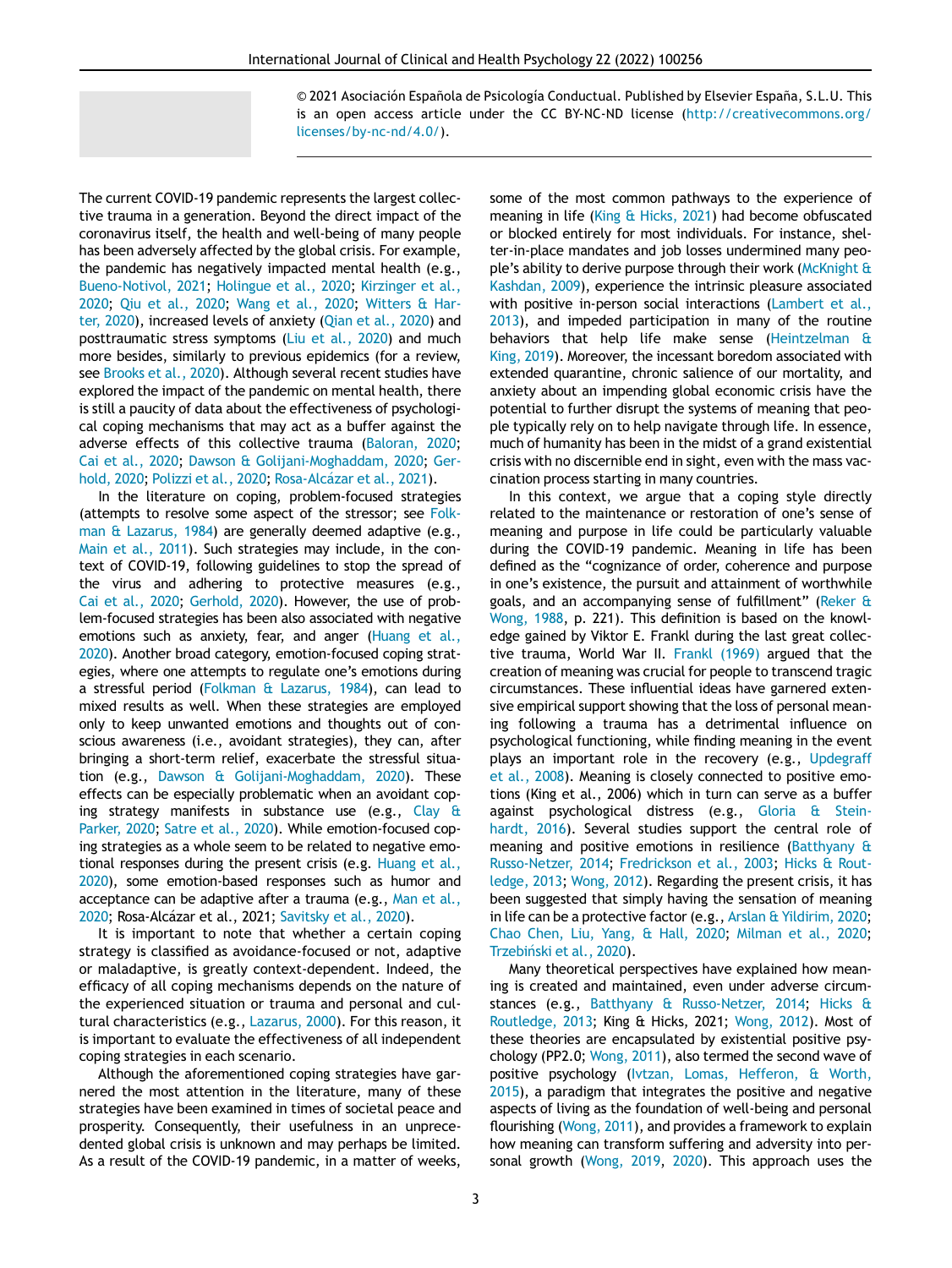resource-congruence model [\(Wong, 1993;](#page-13-8) [Wong et al., 2006](#page-13-9)) to understand the best ways to cope with a stressor. It asserts that the most effective psychological coping strategies during traumatic events are creative/proactive and existential coping strategies. Creative/proactive strategies aim to transform adversity into personal growth by adopting an attitude of challenge [\(Wong et al., 2006\)](#page-13-9), thus they focus on embracing stress as a challenge rather than a threat (for similar considerations, see [Crum et al., 2020](#page-11-14)). Existential coping strategies are based on the construction of positive personal meaning from unchangeable situations by accepting the harshness of reality and affirming the meaning in life [\(Wong et al., 2006](#page-13-9)). Additionally, this model proposes collective coping when faced with large-scale disasters like the present pandemic (e.g., [Wong et al., 2006](#page-13-9)). This type of coping represents implies the inclusion of others in the motives and ways to deal with the problematic situation and include strategies like prosociality and individual responsibility.

The present study adopts this complex perspective to gain understanding of the effective coping mechanisms in the midst of the COVID-19 pandemic and thus approaches meaning-centered coping as a set of emotional, cognitive and behavioral strategies that promote a sense of global meaning in life. Based on theoretical considerations and previous empirical data, these coping mechanisms include positive reframing ([Park, 2010](#page-12-21)), hope [\(Feldman & Snyder, 2005](#page-11-15)), existential courage ([Maddi, 2013\)](#page-12-22), life appreciation (also termed existential gratitude: [Jans-Beken & Wong, 2019](#page-12-23); [Kleiman et al., 2013](#page-12-24)), engagement in meaningful activities ([Nakamura & Csikszentmihalyi, 2003;](#page-12-25) [Schueller & Selig](#page-13-10)[man, 2010](#page-13-10)), and prosociality [\(Klein, 2017](#page-12-26); [Van Tongeren](#page-13-11) [et al., 2016\)](#page-13-11). The only available questionnaire in the literature that explicitly measures meaning-focused coping ([Gan et al., 2013\)](#page-11-16) includes only predominantly cognitive facets of meaning-creation (e.g., changes in situational beliefs, changes in global beliefs, and changes in goals), thus it does not fully capture the phenomena described above based on the original works of Frankl and the current empirical and theoretical studies on how humans create sense of meaning. Based on the aforementioned considerations, we developed a scale to measure meaning-centered coping and investigated its role in mental and physical health.

The primary aim of the current study was to validate this measure and to test how different types of coping, including problem-focused, emotion-focused and especially meaningcentered coping strategies relate to people's subjective psychological and physical well-being during the beginning of the COVID-19 pandemic. We also examined whether several demographic characteristics and the experience of loneliness were associated with our variables of interest. Furthermore, as there may be cultural and country-level differences in how people deal with stress (e.g., [De Vaus et al.,](#page-11-17) [2018](#page-11-17)), we assessed the role of cultural values, GDP, and objective country-level severity of the COVID-19 outbreak for each country in our sample.

## Method

## **Participants**

A total of 11,227 people from 30 countries participated in the study as part of a broader research project. Mean age was  $35.36$  years ( $SD = 13.26$ ; range  $18-85$ ). Most participants were female (69.9%). It should be noted that only 17.6% of the total sample were students. Detailed socio-demographic characteristics of the sample are provided in [Table 1.](#page-4-0)

#### Measures

Psychological distress. Local versions of the Depression Anxiety and Stress Scale (DASS-21; [Brown et al., 1997](#page-11-18)) were employed in the study. Items on this scale describe negative emotional states experienced during the last week and are rated on a 4-point Likert-type scale ranging from 0 (did not apply to me at all) to 3 (applied to me very much, or most of the time). The DASS-21 contains 21 items with 3 subscales measuring depression, stress and anxiety. Total scores represent general psychological distress with a maximum score of 126. The questionnaire has good psychometric properties (see [Brown et al., 1997](#page-11-18)). Alphas for the total scale in each sample ranged from .90 to 95.

Problem-focused and emotion-focused coping. The short version of the COPE inventory was implemented (Brief-COPE; [Carver, 1997](#page-11-19)) to measure different coping strategies. The measure consists of 28 items arranged in 14 subscales (Active coping, Planning, Instrumental support, Use of emotional support, Self-distraction, Relief, Behavioral disconnection, Positive reinterpretation, Denial, Acceptance, Religion, Substance use, Humor and Self-blame). Participants answer on a Likert-type scale of 4 response alternatives from 0 (I never do this) to 3 (I always do this). Similarly to previously obtained data [\(Carver, 1997](#page-11-19)), Cronbach's alphas for the different coping strategies ranged between .36 and .75. Two composite scores were also created focusing on problem-focused (active coping, instrumental support and planning) and emotion-focused coping (the rest of the strategies), similarly to previous studies on psychological effects of pandemics (e.g., [Huang et al., 2020](#page-12-8); [Yeung &](#page-13-12) [Fung, 2007\)](#page-13-12).

Meaning-centered coping. The Meaning-centered Coping Scale (MCCS) was developed for the current study. Items describe coping strategies based on the theoretical considerations presented and include positive reframing, maintaining life appreciation and hope, adopting a courageous attitude against adversity, and being involved in prosocial and meaningful activities. Participants rated items on a Likert scale from 1 (I do not agree at all) to 7 (I completely agree). A panel of experts examined the content validity of the items and the final pool consisted of twenty items. After the analyses reported in this paper, the final scale contained nine items. Translations were created based on the recommended best practices [\(Beaton et al., 2000\)](#page-11-20).

Well-being, perceived physical health, and loneliness. The PERMA profiler [\(Butler & Kern, 2016](#page-11-21)) was implemented. This instrument measures five domains of flourishing (positive emotion, engagement, relationships, meaning, and accomplishment) with three items each, with the total score from these domains constituting a measure of well-being. The PERMA profiler also assesses physical health (three items), negative emotion (three items, excluded from the study) and loneliness (one item). Participants responded on a Likert scale from 0 to 6 instead of 0-10 to be consistent with the rest of the questionnaires in the package (see [Dawes, 2008](#page-11-22)). In all countries, Cronbach's alphas of the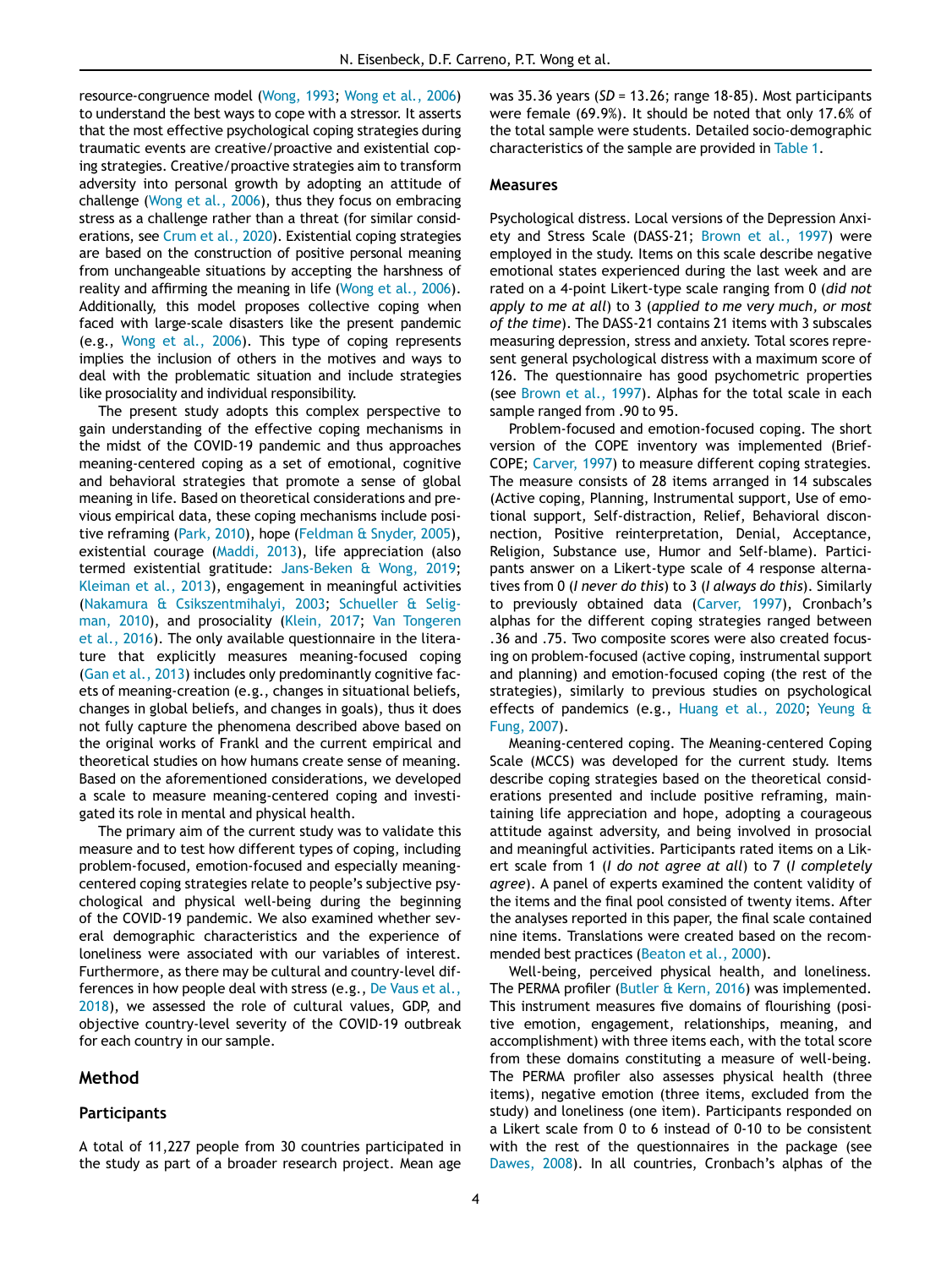<span id="page-4-0"></span>

| rabie:                |              |                          |        |      | SOCIO-Gernographic characteristics of the sample $(n = 11, 227)$ . |           |             |                |                |                |               |       |      |      |                     |      |                          |       |                    |      |               |
|-----------------------|--------------|--------------------------|--------|------|--------------------------------------------------------------------|-----------|-------------|----------------|----------------|----------------|---------------|-------|------|------|---------------------|------|--------------------------|-------|--------------------|------|---------------|
| Country               |              | Sev.                     | Gender |      | Age                                                                |           |             | Town size (%)  |                |                | Education (%) |       |      |      | Economic status (%) |      | Household<br>size $(\%)$ |       | Marital status (%) |      | Days at home  |
|                       | $\mathsf{n}$ |                          | F      | W    | M(SD)                                                              | Range     |             | $\overline{2}$ | $\overline{3}$ | $\overline{4}$ | Sec           | Uni   | Stu  | High | Med                 | Low  | M(SD)                    | Sin   | Rel                | Mar  | M(SD)         |
| Algeria               | 253          |                          | 67.6   | 37.6 | 32.28 (10.18)                                                      | $18-69$   | $N/A$ $N/A$ |                | 5.9            | 94.1           | 4.7           | 76.7  | 18.6 | 24.9 | 69.2                | 5.9  | 4.96(2.68)               | 59.3  | N/A                | 40.7 | 11.17 (9.55)  |
| Argentina             | 145          |                          | 72.4   | 27.6 | 36.32 (11.07)                                                      | $18-63$   | $N/A$ 9.7   |                | 29.0           | 56.6           | 48.3          | 15.2  | 36.6 | 9.0  | 72.4                | 18.6 | 3.59(2.16)               | 48.3  | 15.2               | 36.6 | 29.66 (13.28) |
|                       |              |                          |        |      |                                                                    |           |             |                |                |                |               |       |      |      |                     |      |                          |       |                    |      | (13.38)       |
| Australia             | 53           | 2                        | 84.9   | 15.1 | 44.77 (11.11)                                                      | $18 - 73$ | 3.8         | 11.3           | 9.4            | 54.7           | 7.5           | 88.7  | 3.8  | 54.7 | 41.5                | 3.8  | 2.74(1.29)               | 17.0  | 7.5                | 75.5 | 19.89 (11.90) |
| Bangladesh            | 344          |                          | 39.8   | 60.2 | 25.35 (7.41)                                                       | 18-78     | N/A         | 5.8            | 43.3           | 50.9           | 9.9           | 43.3  | 46.8 | 7.6  | 86.0                | 6.4  | 5.23(3.64)               | 74.4  | 5.2                | 20.3 | 13.72 (2.59)  |
| Brazil                | 298          | $\overline{2}$           | 73.5   | 26.5 | 38.33 (13.17)                                                      | $18 - 77$ | N/A         | 6.4            | 56.0           | 36.2           | 8.1           | 81.5  | 10.4 | 28.5 | 62.1                | 9.4  | 3.08(1.49)               | 38.6  | 13.4               | 48.0 | 34.00 (14.20) |
| Canada                | 332          | $\overline{2}$           | 48.5   | 51.5 | 36.87 (13.74)                                                      | 18-84     | 2.4         | 11.4           | 25.9           | 55.4           | 15.1          | 73.8  | 11.1 | 25.4 | 62.7                | 11.4 | 2.99(1.54)               | 32.5  | 12.7               | 54.8 | 32.82 (19.0)  |
| Colombia              | 115          | $\overline{2}$           | 87.8   | 12.2 | 40.31 (12.17)                                                      | 20-70     | .9          | 10.4           | 47.8           | 35.7           | 15.7          | 69.6  | 14.8 | 7.8  | 73.0                | 19.1 | 3.01(3.79)               | 34.8  | 15.7               | 49.6 | 8.85(7.50)    |
| Egypt                 | 285          |                          | 70.5   | 29.5 | 37.19 (11.02)                                                      | 18-70     | N/A         | N/A            | N/A            | 100            | 13.0          | 82.1  | 4.9  | 33.7 | 58.2                | 8.1  | 4.11(1.32)               | 34.0  | N/A                | 66.0 | 19.23 (12.61) |
| France                | 465          | 3                        | 76.8   | 23.2 | 43.64 (11.54)                                                      | $18 - 81$ | 10.5        | 39.6           | 32.0           | 17.4           | 10.5          | 85.2  | 4.3  | 20.6 | 69.0                | 10.3 | 2.79(1.41)               | 30.13 | 24.7               | 44.9 | 32.04 (12.65) |
| Germany               | 281          | 3                        | 69.4   | 30.6 | 40.84 (15.27)                                                      | 18-79     | 1.8         | 38.8           | 33.1           | 22.1           | 31.3          | 59.1  | 9.6  | 40.6 | 50.2                | 9.3  | 3.80(1.37)               | 21.7  | 21.4               | 56.9 | 25.53 (16.54) |
| Hungary               | 262          | $\overline{\phantom{a}}$ | 88.9   | 10.7 | 37.42 (12.43)                                                      | $18 - 71$ | 8.4         | 23.7           | 13.0           | 55.0           | 22.0          | 72.5  | 6.5  | 27.1 | 64.5                | 8.4  | 2.78(1.31)               | 34.0  | 15.6               | 50.4 | 17.65 (99.87) |
| India                 | 596          |                          | 56.5   | 43.3 | 26.71 (7.95)                                                       | $18 - 85$ | $\cdot$     | 6.9            | 6.5            | 80.7           | 7.7           | 56.0  | 36.2 | 11.4 | 81.9                | 6.7  | 5.26(3.65)               | 68.6  | 6.4                | 25.0 | 19.50 (8.95)  |
| Indonesia             | 277          |                          | 73.3   | 26.7 | 24.83 (9.85)                                                       | $18 - 59$ | N/A         | 13.4           | 57.8           | 28.9           | 9.4           | 32.9  | 57.8 | 9.4  | 84.1                | 6.5  | 5.05(3.89)               | 80.5  | N/A                | 19.5 | 22.75 (14.25) |
| Italy                 | 511          | 3                        | 75.3   | 24.3 | 34.53 (14.67)                                                      | $18 - 80$ | 2.2         | 49.5           | 41.7           | 6.3            | 37.6          | 46.8  | 15.7 | 8    | 78.1                | 13.9 | 2.99(1.28)               | 34.8  | 31.3               | 33.9 | 26.22(121.15) |
| Lebanon               | 294          | $\overline{2}$           | 64.6   | 35.4 | 28.74 (11.96)                                                      | $18-69$   | 3.1         | 27.2           | 39.8           | 4.4            | 58.5          | 59.2  | 34.0 | 20.7 | 73.1                | 6.1  | 4.30(1.76)               | 58.5  | 22.1               | 19.4 | 54.09 (13.43) |
| Mexico                | 648          | $\overline{2}$           | 79.2   | 20.8 | 41.45 (13.39)                                                      | 18-80     | $\cdot$ 3   | 4.0            | 43.8           | 50.2           | 4.2           | 92.0  | 3.9  | 43.7 | 16.0                | 40.3 | 3.65(1.60)               | 35.5  | 8.5                | 56.0 | 33.88 (16.39) |
| New Zealand           | 43           | $\overline{2}$           | 74.4   | 25.6 | 45.34 (13.00)                                                      | $20 - 74$ | 2.3         | 16.3           | 58.1           | 20.9           | 11.6          | 88.4  | N/A  | 46.5 | 51.2                | 2.3  | 2.98(1.32)               | 16.3  | 7.0                | 76.7 | 34.17 (15.09) |
| Nigeria               | 435          |                          | 31.5   | 68.5 | 33.34 (8.67)                                                       | $19-64$   | N/A         | .5             | 36.5           | 63.0           | .7            | 87.8  | 11.5 | 7.1  | 79.3                | 13.6 | 4.27(3.06)               | 46.0  | 14.5               | 39.5 | 10.73 (9.07)  |
| Pakistan              | 420          |                          | 61.4   | 38.6 | 20.59 (10.31)                                                      | $18 - 80$ | N/A         | 10.0           | 21.0           | 69.0           | 9.0           | 59.8  | 31.2 | 30.7 | 64.3                | 5.0  | 6.35(2.95)               | 61.0  | 6.0                | 33.1 | 27.68 (9.22)  |
| Poland                | 275          | $\overline{2}$           | 79.6   | 20.4 | 33.73 (12.70)                                                      | $19 - 82$ | 2.2         | 14.9           | 24.7           | 57.8           | 8.7           | 70.9  | 20.4 | 25.8 | 69.1                | 5.1  | 2.79(1.35)               | 33.1  | 21.1               | 45.8 | 23.38 (8.40)  |
| Portugal              | 483          | 3                        | 72.0   | 28.0 | 39.01 (12.27)                                                      | $18 - 75$ | N/A         | 3.7            | 87.0           | 9.3            | 21.5          | 73.7  | 4.8  | 9.9  | 82.4                | 7.7  | 3.15(2.34)               | 29.8  | 18.8               | 51.3 | 34.30 (12.97) |
| Romania               | 546          | $\overline{2}$           | 70.7   | 29.3 | 32.87 (11.65)                                                      | $18-69$   | N/A         | N/A            | 33.2           | 66.8           | 12.8          | 69.6  | 17.6 | 16.5 | 78.0                | 5.5  | 2.84(1.23)               | 29.1  | 31.7               | 39.2 | 9.19(6.61)    |
| <b>Russia</b>         | 307          | $\overline{2}$           | 89.3   | 10.4 | 44.62 (11.06)                                                      | 19-79     | N/A         | 3.6            | 10.7           | 69.1           | 2.6           | 94.1  | 3.3  | 13.4 | 75.9                | 10.7 | 2.76(2.58)               | 34.9  | 4.6                | 60.6 | 32.30 (12.41) |
| Slovenia              | 1271         | $\overline{2}$           | 82.6   | 16.7 | 34.58 (13.70)                                                      | $18 - 81$ | N/A         | N/A            | N/A            | N/A            | 26.9          | 55.8  | 17.3 | 12.0 | 78.6                | 9.4  | 3.25(1.5)                | 32.7  | 22.0               | 45.3 | 18.06 (9.40)  |
| Spain                 | 640          | 3                        | 71.6   | 23.9 | 36.26 (11.78)                                                      | $18 - 73$ | 3.0         | 30.9           | 54.5           | 10.3           | 14.2          | 63.9  | 12.4 | 8.7  | 77.0                | 14.5 | 2.83(1.19)               | 34.4  | 20.0               | 45.6 | $9.17(3-64)$  |
| Sweden                | 278          | 3                        | 84.5   | 15.1 | 41.84 (12.34)                                                      | $18 - 75$ | N/A         | 21.2           | 59.0           | 16.5           | 11.5          | 78.41 | 10.4 | 43.5 | 51.4                | 5.0  | 2.69(1.30)               | 21.6  | 9.7                | 68.7 | 38.53 (22.03) |
| Thailand              | 405          |                          | 33.1   | 64.7 | 34.39 (10.85)                                                      | 18-70     | N/A         | N/A            | 1.5            | 98.5           | 3.0           | 87.2  | 9.9  | 14.2 | 75.1                | 10.6 | 2.76(1.70)               | 48.1  | 24.4               | 27.4 | 21.17 (13.45) |
| Turkey                | 302          | $\overline{2}$           | 60.9   | 39.1 | 27.35(8.67)                                                        | $18 - 61$ | N/A         | 1.0            | 6.6            | 92.4           | 4.6           | 63.2  | 32.1 | 12.3 | 70.5                | 17.2 | 4.07(1.72)               | 16.5  | 78.0               | 29.8 | 24.96 (91.33) |
| <b>United Kingdom</b> | 382          |                          | 86.6   | 12.8 | 42.02 (15.18)                                                      | $18-76$   | .8          | 23.3           | 21.5           | 20.4           | 26.7          | 51.3  | 22.0 | 20.9 | 62.8                | 16.2 | 2.80(1.38)               | 33.5  | 13.6               | 51.0 | 25.06 (17.60) |
| <b>United States</b>  | 281          |                          | 76.9   | 23.1 | 44.81 (15.83)                                                      | 18-77     | 3.2         | 18.5           | 17.4           | 11.4           | 16.0          | 53.4  | 30.6 | 28.5 | 54.1                | 17.4 | 3.16(1.65)               | 43.8  | 12.8               | 43.8 | 28.49 (17.22) |
| Total                 |              |                          | 69.9   | 29.9 | 35.36 (13.26)                                                      | $18 - 85$ | 1.3         | 15.1           | 34.5           | 48.9           | 14.2          | 68.3  | 17.6 | 19.4 | 68.9                | 11.7 | 3.56(2.31)               | 41.1  | 15.8               | 43.0 | 23.54 (36.47) |
|                       |              |                          |        |      |                                                                    |           |             |                |                |                |               |       |      |      |                     |      |                          |       |                    |      |               |

**Table 1** Socio-demographic characteristics of the sample  $(N = 11,227)$ .

Notes. Gender: F = female, M = male; Sev. = Severity index; Town size: 1 = less than 2000 habitants; 2 = between 2000 and 50,000 habitants, 3 = between 50,000 and 500,000 habitants, 4 <sup>=</sup> more than 500,000 habitants; Education: Sec <sup>=</sup> secondary education, Uni <sup>=</sup> university degree, Stu <sup>=</sup> still <sup>a</sup> student; Marital status: Sin <sup>=</sup> single, divorced or widow, Rel <sup>=</sup> In <sup>a</sup> relationship (without cohabitation), Marr <sup>=</sup> married or in <sup>a</sup> cohabitating partnership; Days at home <sup>=</sup> days since the participant does not leave their household besides necessary activities (e.g., work, food shopping); N/A <sup>=</sup> not applicable. In United States, age is missing in 111 cases.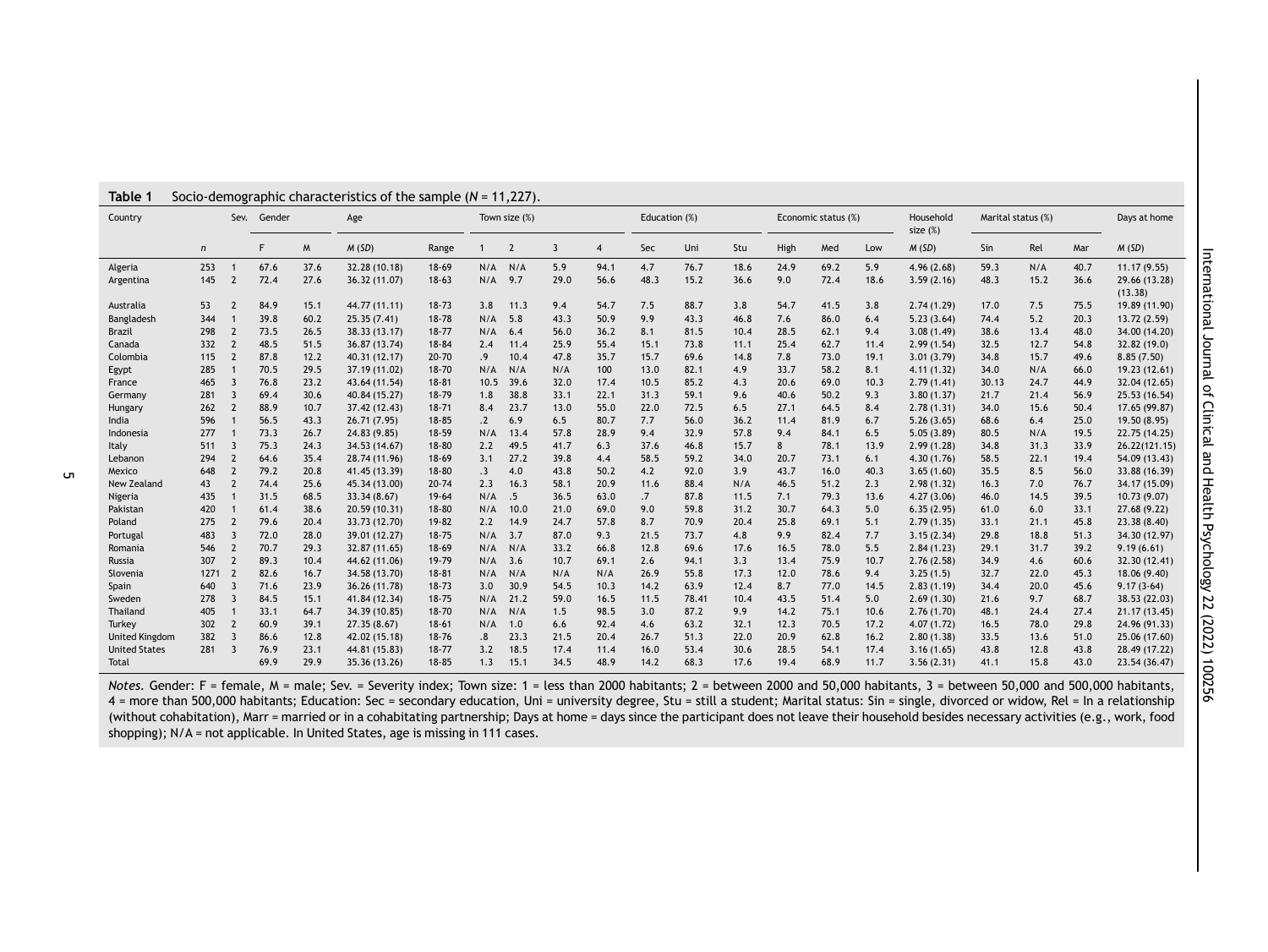well-being and physical health scales ranged between .89 and .96 and between .82 and .92, respectively.

Individual demographic characteristics. We assessed gender, age, marital status, socio-economical status, education level, and population size of the town/city of the partici-pants (see [Table 1](#page-4-0) for the classification of said variables). Additionally, we asked the participants about the number of days they were obliged to stay at home and the number of people they are living in the same household with.

Country-level variables. Countries were classified based on the severity of the national COVID-19 health crisis during our data collection period. Severity level 1 represents the lowest level (less than 100 infected per million inhabitants), 2 a medium level (between 100 and 2000) and 3 the highest severity level (more than 2000 infected) of the pandemic (see [Table 1\)](#page-4-0). We also assessed country-level variables according to [Hofstede](#page-12-27)'s (2001) cultural values framework: individualism/collectivism, uncertainty avoidance, power distance, masculinity/femininity, long-term orientation and indulgence/self-restraint. Countries were grouped into six major world regions according to the United Nations geoscheme (Africa, Asia, Europe, Northern America, Oceania, and Latin America and the Caribbean grouped together). All world regions are represented in the study.

## Procedure

This study was part of an international project aimed to understand the psychological impact of the COVID-19 pandemic. A total of 43 international collaborators were recruited thorough personal contacts and ResearchGate announcements. The collaborators were experienced researchers in the field of psychology and carried out the implementation of the questionnaire package in their respective languages and were responsible for the sample collection. In each country, participants were recruited from the community by a snowball sampling method during the first months (March, April, May and June of 2020) of the COVID-19 health crisis. Specifically, the collaborators shared a link of the online survey on various social media platforms (Facebook, Instagram, and Twitter) and through direct email invitations and invited their contacts to do the same. They were encouraged not to limit the email invitations to students in order to aim for a more representative sample of the general population. Data collection in each country lasted for two to three weeks. No data are available about the percentage of people who were invited but declined the participation. Participants needed to be at least 18 years of age, neither currently diagnosed with COVID-19 nor with a preexisting mental illness, live in one of the participating countries. The language of the survey was in each case the most widely spoken official language of each country, with the exception of Lebanon where we collected data in English. Respondents were informed that their participation was anonymous, voluntary and they were allowed to withdraw at any moment. They were not offered any monetary or another type of compensation for partaking in the study with the exception of part of the Canadian sample where we used MTurk. After giving their informed consent, participants responded to the demographic questions and then filled in the psychometric questionnaires of the survey. Participation was individual and typically took 20 minutes. After completing the survey, participants were fully debriefed and were given the option to leave their contact details if they wanted to participate in future research. The target sample size was 250 respondents from each country ([Sch](#page-13-13)önbrodt  $\theta$ ) [Perugini, 2013\)](#page-13-13). Additionally, in nearly all samples, a small subset of randomly chosen participants completed the MCCS again three to four weeks after the first assessment to evaluate test-retest reliability of this measure.

## Data analytic strategy

We used Mplus ([Muth](#page-12-28)é[n & Muth](#page-12-28)én, 2016) for the factor analyses and SPSS (Version 24). Prior to the analyses, data were tested for normality and missing values. Data was removed for those participants who failed to complete one or more full questionnaires or showed straight lining behavior. Missing data in the formal questionnaires was less than 0.1%, (missing completely at random) and was replaced with the expectation maximization algorithm. Missing data on demographic variables was less than 0.2% and was not replaced.

To validate MCCS, exploratory factor analysis (EFA) using principal component analysis with oblimin rotation was conducted on the first randomly selected half of the Spanish sample  $(n = 316)$ . Then, confirmatory factor analyses (CFAs) were performed on the second half of the Spanish sample  $(n = 328)$  and on all samples from each country. The Satorra-Bentler robust chi-square goodness-of-fit tests were used employing the Mean-Adjusted Maximum Likelihood estimator. As chi-square is sensitive to sample size, criteria for assessing overall model fit were the Comparative Fit Index (CFI), Root-Mean-Square Error of Approximation (RMSEA), and Standardized Root-Mean-Square Residual (SRMR). RMSEA values below .08 indicate a reasonable fit, between .08 and .10 a mediocre fit, and above .10 a poor fit ([Browne & Cudeck, 1993\)](#page-11-23). SRMR values below .80 show a good fit [\(Schreiber et al., 2006\)](#page-13-14), while CFI and TLI values above .90 are considered an acceptable and above .95 an excellent fit [\(Hu & Bentler, 1998](#page-12-29)). Because of the small sample sizes, the Oceanian sample (New Zealand and Australia) was pooled for all factor analyses.

Item total correlations and Cronbach's alphas were conducted to assess reliability, intraclass correlation coefficient (ICC) with two-way mixed model and absolute agreement to evaluate test-retest reliability, and Spearman correlation coefficients together with Pearson biserial correlations for categorical variables to assess relationships between variables.

Multilevel modeling (MLM) was used to evaluate the effect of individual and country-level variables of the study on (a) psychological distress, (b) well-being and (c) perceived physical health. We assessed all 14 coping strategies measured by COPE instead of composite scores. In all three analyses, standardized variables and restricted likelihood method were used. Each time, two nested models were compared by -2 log likelihood (-2LL) and chi square difference tests (the latter were performed using maximum likelihood). The null models served as a baseline models with random intercepts to decide whether MLM was warranted. Full models incorporated all individual and country-level variables (see Measures).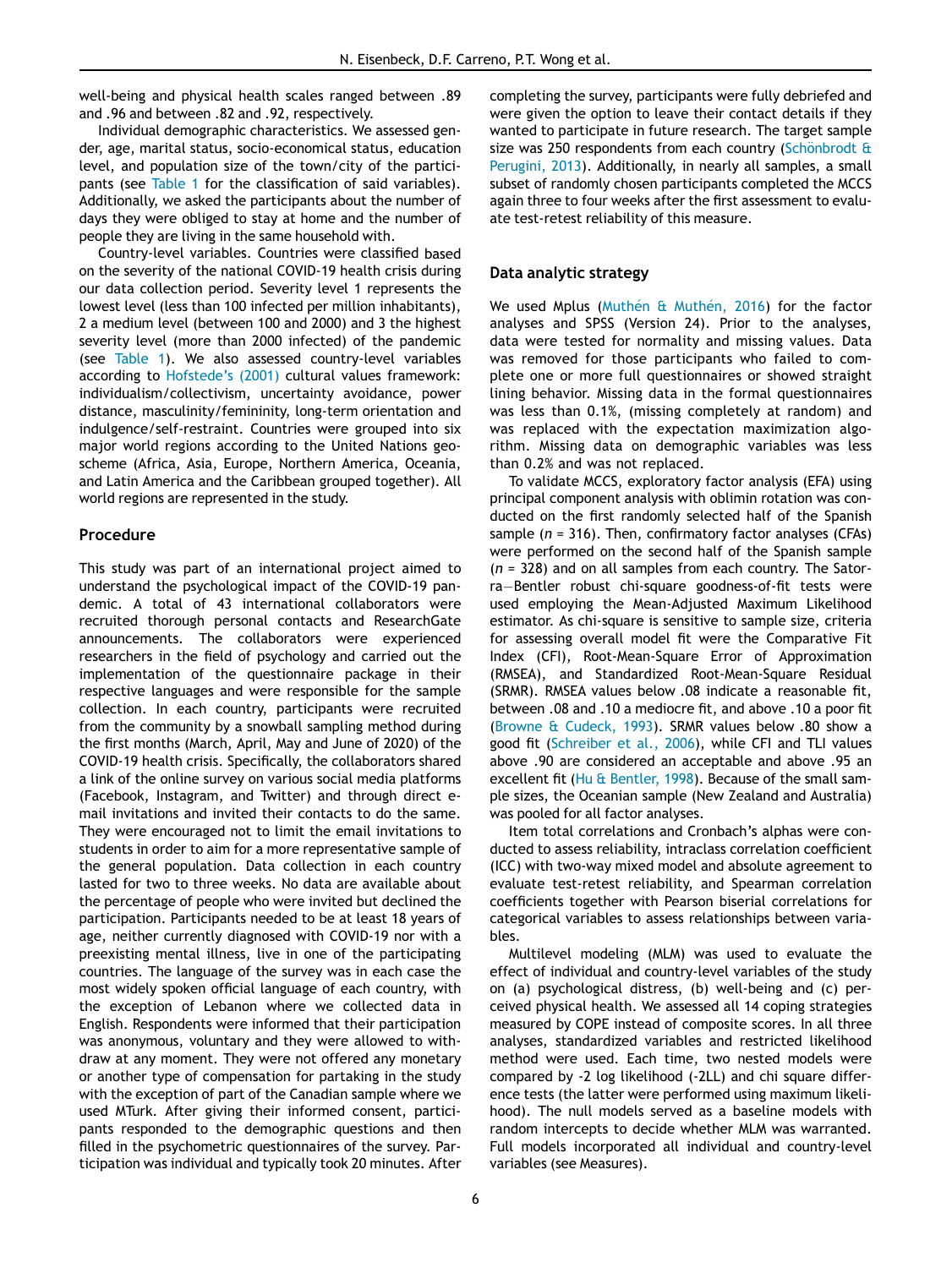## Results

### Meaning-centered coping

EFA was conducted on the first random half of the Spanish sample. One of the original twenty items was not included because it had a highly unbalanced distribution (85% of the respondents fully agreed with the item). Kaiser-Meyer-Olkin measure showed that data was adequate for factor analysis (.93). Bartlett's test of sphericity was significant,  $x^{2}$  = 3228.63, df = 190, p < .001. Number of components was determined by parallel analysis ([Hayton et al., 2004](#page-11-24)) and by assessing the scree plot ([Cattell, 1966](#page-11-25)). A one-factor solution was derived that explained 41.84% of the variance with twelve items.

A CFA was conducted on the second half of the Spanish sample. The fit was not acceptable (SB $\chi^2$  = 737.42, df = 170,  $p \sim .001$ , CFI = 778, RMSEA = .101 [90% CI .093, .108], SRMR = .082), thus modification indices, residual variances and regression weights were assessed and three items were removed to make the model more parsimonious. Fit was then deemed to be excellent  $(SBx^2 = 43.58, df = 27, p <$ .001, CFI =.983, RMSEA = .043 [90% CI .016, .066], SRMR =  $.030$ ). The same 9-item structure (see [Appendix A](#page-10-0)) was assessed in all other language variations and the fit was good in each case (see [Table 2](#page-7-0)). Nevertheless, in case of the Oceanian, Pakistani, Turkish and Argentinean sample some error terms reflecting hope and life appreciation-related items were allowed to correlate. In case of the US, Russian, Portugal and German sample, we allowed correlating error terms of items reflecting on active, meaningful behaviors. Regression weights in all countries ranged between .36 and .88. Item-total correlations in each country were also acceptable, ranging between .39 and .95. Test-retest data of MCCS was between good and excellent in all samples where we collected data (from .60 to .88, see [Table 2](#page-7-0)).

The final 9-item MCCS correlated in the expected directions with psychological distress, mental and physical well-being and loneliness (see [Table 3](#page-8-0)). Females and older participants showed higher levels of meaning-centered coping. Moreover, it was strongly related to the meaning subscale of PERMA  $(M = 4.43, SD = 1.27)$ ,  $r = .57$ .  $p = .001$ . After controlling for the effect of country, MCCS explained 35.2% of its variance  $(B = .60, )$  $SD = .01, p < .001$ .

## Predictors of psychological distress, well-being and perceived physical health

In all three MLM analyses, null models (psychological distress: -2LL = 31340.32; well-being: -2LL = 31181.51; physical health: -2LL = 31380.45) showed that country of origin had a small but significant effect on our outcome variables (psychological distress: Wald  $Z = 3.62$ ,  $p < .001$ , ICC = .05; wellbeing: Wald  $Z = 3.64$ ,  $p < .001$ , ICC = .06; physical health: Wald  $Z = 3.58$ ,  $p < .001$ , ICC = .04), thus taking into account the country's effect was warranted. In all cases, the full models including individual and country-level variables were superior to the baseline models (see [Table 4](#page-9-0)).

In regard to demographic characteristics, final models showed that in this sample, participants' age did not significantly affect well-being but older participants reported lower levels of psychological distress and worse perceived physical health. Relative to men, women reported significantly poorer physical and mental well-being, together with higher levels of distress. Married/cohabiting participants reported lower DASS-21 scores and higher PERMA physical health scores compared to their noncohabiting counterparts. They also showed higher levels on PERMA well-being than single participants. Economic status did not affect DASS-21 scores but higher economic status predicted higher well-being and physical health scores on PERMA. Students reported higher levels of psychological distress than participants having a higher degree, and they showed lower mental and physical well-being than participants with a high school degree who were currently not studying. The size of the town/city where the participants live and the confinement length did not affect any of the outcome variables. Higher number of people living in the same household increased the probability of having lower well-being and higher psychological distress.

With reference to the different coping mechanisms, meaning-centered coping was by far the strongest positive predictor of PERMA well-being and physical health and the strongest negative predictor of psychological distress. Conversely, self-blame was the most prominent positive predictor for DASS-21 and negative predictor for PERMA well-being and physical health.

DASS-21 scores were negatively linked with active coping, humor and acceptance and positively associated with selfdistraction, denial, substance abuse, emotional support, behavioral disengagement, venting, planning, and religion. Well-being scores measured by PERMA were positively related to active coping, emotional support, instrumental support and humor, and negatively to denial, substance use, behavioral disengagement and venting. Perceived physical health was positively linked to active coping and negatively to venting (see [Table 4](#page-9-0)).

Among problem-focused coping mechanisms, instrumental support and active coping seemed to be adaptive while planning maladaptive. Emotion-focused coping mechanisms had adverse to nonsignificant effects, with the exception of humor and acceptance. Coping mechanisms based on emotional support showed mixed effects by being positively associated with both psychological distress and well-being. Level of loneliness was a strong predictor of mental and physical well-being and distress in the expected directions.

With respect to the country-level variables, only the country's indulgence levels had a small impact on all three outcome measures and long-term orientation on DASS-21 (the impact being positive in each case). The vast majority of the country-level variables had no direct impact on mental and physical health of our participants (see [Table 4](#page-9-0)).

## **Discussion**

In this study, we assessed different psychological coping strategies related to mental and physical health during the initial phases of the COVID-19 pandemic in a sample of more than ten thousand participants, representing thirty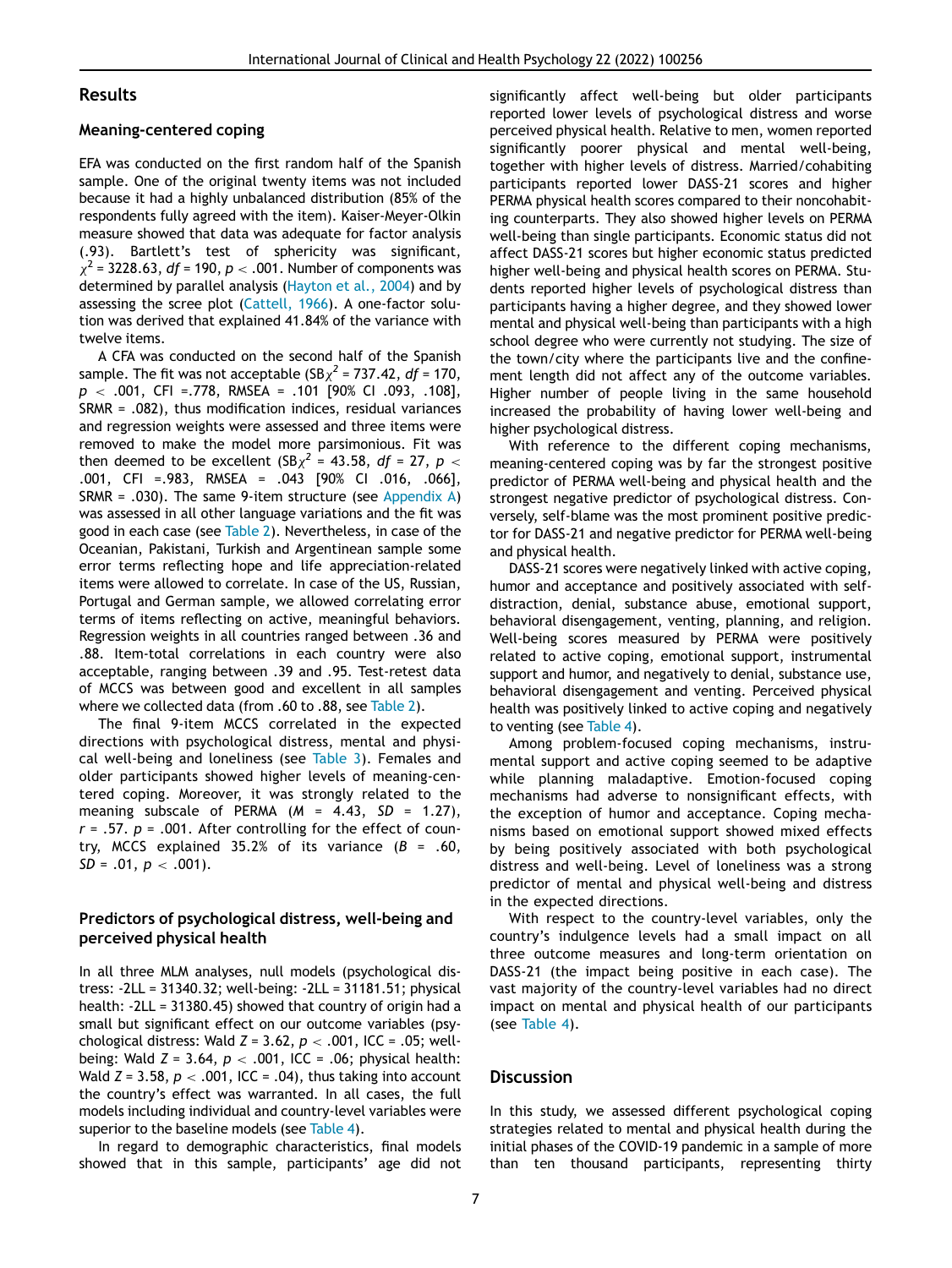<span id="page-7-7"></span><span id="page-7-6"></span><span id="page-7-5"></span><span id="page-7-4"></span><span id="page-7-3"></span><span id="page-7-2"></span><span id="page-7-1"></span><span id="page-7-0"></span>

| CFA, reliability, and test-retest results of MCCS per country.<br>Table 2 |           |    |            |                       |             |                  |           |
|---------------------------------------------------------------------------|-----------|----|------------|-----------------------|-------------|------------------|-----------|
| Country                                                                   | $SB_{X}2$ | df | <b>CFI</b> | <b>RMSEA</b>          | <b>SRMR</b> | Cronbach's alpha | ICC $(n)$ |
| Algeria <sup>a</sup>                                                      | $67.28*$  | 26 | .939       | .079 [.056, .103]     | .045        | .88              | .71(36)   |
| Argentina                                                                 | 34.58*    | 27 | .984       | .044 [.000, .083]     | .037        | .91              | N/A       |
| Bangladesh                                                                | 84.07*    | 27 | .946       | .078 [.060, .098]     | .049        | .90              | N/A       |
| <b>Brazil</b>                                                             | $54.61*$  | 27 | .969       | .059 [.036, .081]     | .037        | .89              | .86(32)   |
| Canada                                                                    | 55.68*    | 27 | .973       | .057 [.035, .078]     | .033        | .90              | N/A       |
| Colombia <sup>a</sup>                                                     | $44.17*$  | 26 | .947       | .078 [.035, .117]     | .052        | .88              | N/A       |
| Egypt                                                                     | 65.47*    | 27 | .962       | .071 [.049, .093]     | .038        | .91              | .88(48)   |
| France                                                                    | $85.27*$  | 27 | .940       | $.068$ [.052, .085]   | .040        | .83              | .60(31)   |
| Germany <sup>b</sup>                                                      | $62.54*$  | 26 | .928       | .071 [.048, .093]     | .053        | .81              | .85(41)   |
| Hungary                                                                   | 71.467*   | 27 | .917       | .079 [.057, .102]     | .050        | .84              | .66(29)   |
| India                                                                     | 82.29*    | 27 | .968       | .059 [.044, .073]     | .032        | .89              | .71(48)   |
| Indonesia                                                                 | $54.61*$  | 27 | .954       | .061 [.037, .084]     | .044        | .88              | .84(57)   |
| Italy                                                                     | 88.15*    | 27 | .938       | .067 [.051, .082]     | .041        | .83              | .85       |
| Lebanon                                                                   | $66.16*$  | 27 | .951       | .070 [.049, .092]     | .041        | .88              | .75(51)   |
| Mexico                                                                    | 90.74*    | 27 | .962       | .060 [.047, .074]     | .033        | .90              | .60(46)   |
| New Zealand and Australia <sup>c</sup>                                    | $36.45*$  | 26 | .974       | $.065$ [.000, .111]   | .038        | .92              | N/A       |
| Nigeria                                                                   | 39.81*    | 27 | .992       | $.033$ [.000, .054]   | .022        | .93              | .65(37)   |
| Pakistan <sup>d</sup>                                                     | 87.35*    | 26 | .970       | .075 [.058, .093]     | .032        | .94              | N/A       |
| Poland                                                                    | $54.67*$  | 27 | .956       | .061 [.037, .084]     | .040        | .85              | .76(34)   |
| Portugal <sup>b, f</sup>                                                  | 96.75*    | 25 | .927       | .077 [.061, .094]     | .046        | .83              | .88(27)   |
| Romania                                                                   | 93.65*    | 27 | .952       | $.067$ [.053, .082]   | .038        | .87              | .69(49)   |
| Russia <sup>e</sup>                                                       | $76.62*$  | 28 | .931       | $.080$ $[.059, .101]$ | .050        | .86              | .78(46)   |
| Slovenia                                                                  | 126.89*   | 27 | .957       | $.054$ $[.045, .064]$ | .032        | .83              | .75(42)   |
| Spain                                                                     | 43.58*    | 27 | .983       | $.043$ [.016, .066]   | .030        | .89              | .86(37)   |
| Sweden                                                                    | $64.36*$  | 27 | .929       | .071 [.048, .093]     | .047        | .82              | N/A       |
| Thailand                                                                  | 74.30*    | 27 | .959       | .066 [.048, .084]     | .038        | .90              | .98(44)   |
| Turkey <sup>c, g</sup>                                                    | 62.91*    | 24 | .944       | .073 [.051, .096]     | .057        | .86              | .64(39)   |
| <b>United Kingdom</b>                                                     | 65.00*    | 27 | .960       | .061 [.042, .080]     | .037        | .87              | .72(18)   |
| United States <sup>f</sup>                                                | 72.39*    | 26 | .936       | $.080$ [.058, .102]   | .051        | .88              | .68(20)   |

Notes. S-B<sub>X</sub><sup>2</sup>=Satorra—Bentler scaled chi-square; df = degrees of freedom; CFI= Comparative Fit Index; SRMR = Standardised Root Mean Residual; RMSEA = Root Mean Square Error of Approximation; ICC <sup>=</sup> Intraclass Correlation Coefficient.

 $\check{\phantom{a}}$  signifcant at  $p < .05.$ 

<sup>a</sup> Error terms for Items 1 and 6 were allowed to correlate.

<sup>b</sup> Error terms for Items 4 and 3 were allowed to correlate.

c Error terms for Items 1 and 2 were allowed to correlate.

<sup>d</sup> Error terms for Items 8 and 9 were allowed to correlate.

<sup>e</sup> Error terms for Items 4 and 5 were allowed to correlate.

f Error terms for Items 3 and 5 were allowed to correlate.

 $\frac{g}{s}$  Frror terms for Items 1 and 8 and for 6 and 9 were allowed to correlate.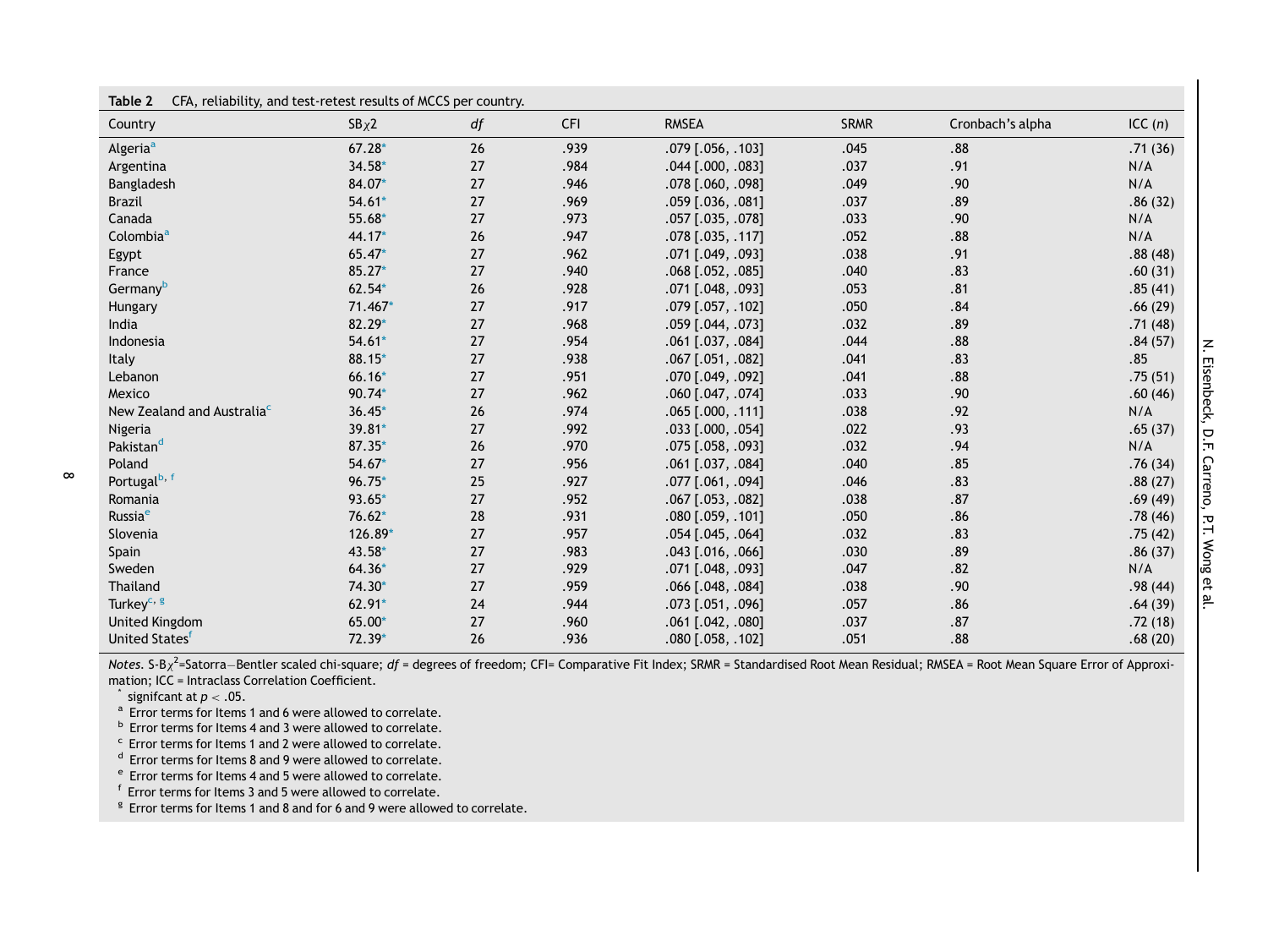<span id="page-8-1"></span><span id="page-8-0"></span>

| Table 3 Intercorrelations and descriptive statistics of the                                                                                        |                                                                                                     |                                             |                                  | main variables together with age and gender (N = 11,227). |                          |                                                                                                                          |                   |                                  |                                     |
|----------------------------------------------------------------------------------------------------------------------------------------------------|-----------------------------------------------------------------------------------------------------|---------------------------------------------|----------------------------------|-----------------------------------------------------------|--------------------------|--------------------------------------------------------------------------------------------------------------------------|-------------------|----------------------------------|-------------------------------------|
|                                                                                                                                                    | Severity                                                                                            | <b>DASS-21</b>                              | W-PERMA                          | H-PERMA                                                   | <b>MCCS</b>              | し<br>出                                                                                                                   | ں<br>ط            | Loneliness                       | Age                                 |
| DASS-21                                                                                                                                            | $03**$                                                                                              |                                             |                                  |                                                           |                          |                                                                                                                          |                   |                                  |                                     |
| W-PERMA                                                                                                                                            |                                                                                                     | $-40***$                                    |                                  |                                                           |                          |                                                                                                                          |                   |                                  |                                     |
| H-PERMA                                                                                                                                            | $3^{**}$<br>$-3^{**}$<br>$-3^{**}$<br>$-3^{**}$<br>$-3^{**}$<br>$-3^{**}$<br>$-3^{**}$<br>$-3^{**}$ | $-30***$                                    | 53***                            |                                                           |                          |                                                                                                                          |                   |                                  |                                     |
| <b>MCCS</b>                                                                                                                                        |                                                                                                     | $-.25***$                                   |                                  | $.37***$                                                  |                          |                                                                                                                          |                   |                                  |                                     |
| EFC                                                                                                                                                |                                                                                                     |                                             | $.62***$<br>$.11***$<br>$.27***$ | $\overline{0}$                                            | $23***$                  |                                                                                                                          |                   |                                  |                                     |
| PFC                                                                                                                                                |                                                                                                     | $31***$<br>$.11***$<br>$.32***$<br>$.19***$ |                                  | $.10***$                                                  | $34***$                  | $60***$                                                                                                                  |                   |                                  |                                     |
| Loneliness                                                                                                                                         |                                                                                                     |                                             | $-30***$                         | $-12***$                                                  | $-11***$                 | $09***$                                                                                                                  | ō                 |                                  |                                     |
| Age                                                                                                                                                |                                                                                                     |                                             |                                  | $\overline{c}$                                            | $.13***$                 | $-.03***$                                                                                                                | $\overline{S}$    | $-13***$                         |                                     |
| Gender                                                                                                                                             |                                                                                                     | $-12***$<br>27.64                           | $-05***$                         | 5                                                         | $\frac{L_{\rm F}}{4.44}$ | $-10***$                                                                                                                 |                   |                                  |                                     |
|                                                                                                                                                    | $\frac{4}{2}$                                                                                       |                                             | 4.25                             | 4.25                                                      |                          | 46.49                                                                                                                    | $-08***$<br>15.23 | $-03***$<br>2.45<br>1.92<br>1.92 | $-04***$<br>35.36<br>13.26<br>13.26 |
| SQ                                                                                                                                                 | $\frac{4}{2}$                                                                                       | 23.83                                       | 10.01                            | 1.22                                                      | 11.33                    | 9.25                                                                                                                     | 4.01              |                                  |                                     |
| Cronbach's alpha [95% CI]                                                                                                                          | $\frac{4}{2}$                                                                                       | $.93$ [ $.93, .94$ ]                        | 93[.93, .93]                     | 88 [.87, .88]                                             | 88 [.88, .88]            | 77 [.76, .77]                                                                                                            | 73 [.72, .74]     |                                  |                                     |
| W-PERMA = Wellbeing PERMA; H-PERMA = Health PERMA; MCCS =<br>$p < .001$ . All p values are two-tailed.<br>$p < .01$ ;<br>$^{*}P < .05$ ;<br>Notes. |                                                                                                     |                                             |                                  |                                                           |                          | Meaning-centered coping scale; EFC = Emotion-focused coping; PFC = Problem-focused coping. Gender: 1 = female; 2 = male. |                   |                                  |                                     |

countries from all major geographic areas of the world. In addition, we aimed to evaluate whether meaning-centered coping would be a unique and robust predictor of psychological and physical health during the present pandemic. For this purpose, we developed a measure of meaning-centered coping that integrated different components that promote meaning in life including positive reframing, hope, existential courage, life appreciation, engagement in meaningful activities, and prosociality, called the Meaning-Centered Coping Scale (MCCS). Factor analyses showed that these elements are strongly related and form one general factor, creating an integrative, stable, 9-item measure of meaning-centered coping in all eighteen languages, in a total of thirty countries. As anticipated, this measure was strongly negatively related to psychological distress and loneliness, and positively associated with measures of mental and physical well-being, as well as with the presence of meaning in life. Worldwide, women and older participants tended to have higher scores on the measure. The latter findings are congruent with previous studies showing that meaning in life increases across the lifespan, and partially consistent with previous studies on gender and meaning in life (see [Carreno et al., 2020;](#page-11-26) [Steger et al., 2009\)](#page-13-15).

With regard to emotion-focused coping strategies, our findings indicate that these strategies were mostly not associated or were adversely associated with health and wellbeing, with the exception of coping mechanisms based on humor and acceptance. The latter effects are consistent with previous research demonstrating the importance of humor and acceptance during this trauma (e.g., [Man et al.,](#page-12-10) [2020](#page-12-10); [Savitsky et al., 2020\)](#page-12-11). Self-distraction, denial, substance use, behavioral disengagement, religion, venting and self-blame were all adversely linked to at least one of the health markers used in this study. Self-blame, in particular, was the strongest negative predictor of these markers (for similar results, see for example [Davis et al., 1996](#page-11-27); Rosa-Alcazár et al., 2021). Previous findings showed that emotion-focused coping, especially if avoidance-based, is often negatively associated with psychological health (e.g., Dawson et al., 2020; [Huang et al., 2020](#page-12-8); [Lau et al., 2010](#page-12-30); [Puterman et al., 2009](#page-12-31)). The above-mentioned findings may also indicate that people use these types of emotion-focused coping strategies particularly when they feel more distressed.

When we assessed problem-focused strategies independently, active coping predicted better health on all three outcomes. However, planning, somewhat surprisingly perhaps, predicted higher psychological distress (see also [Huang et al., 2020;](#page-12-8) [Umucu & Lee, 2020](#page-13-16)), while instrumental support predicted only higher levels of wellbeing (for similar results, see [Umucu & Lee, 2020](#page-13-16)). These results are only partially in line with previous findings: some previous studies reported that problem-focused coping strategies (e.g., problem solving, cognitive restructuring, active coping and planning) were associated with a better psychological adjustment during epidemics (e.g., [Cai et al., 2020](#page-11-3); [Main et al., 2011](#page-12-7); [Puterman et al., 2009\)](#page-12-31), while others reported inverse relationships with mental health (e.g., [Huang et al.,](#page-12-8) [2020;](#page-12-8) [Oni, Harville, Xiong, & Buekens, 2012](#page-12-32)). One possible explanation can be the aspects of uncertainty and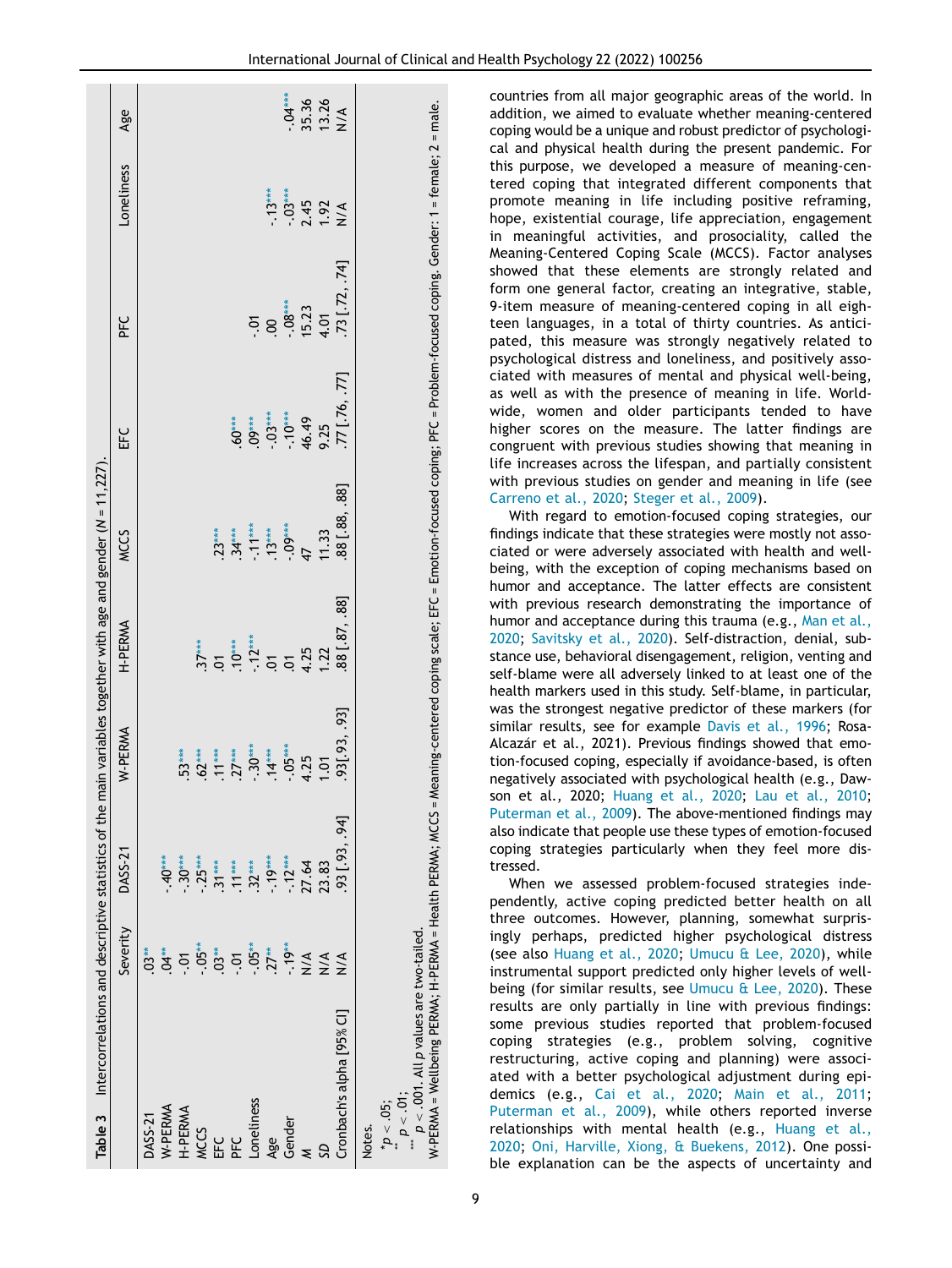|                                               | Psychological distress | PERMA wellbeing   | Perceived physical health |
|-----------------------------------------------|------------------------|-------------------|---------------------------|
|                                               | B(SE)                  | B(SE)             | B(SE)                     |
| Individual- level variables                   |                        |                   |                           |
| Age                                           | $-.05(.01)$ ***        | $-.01(.01)$       | $-.04(.01)$ **            |
| Gender (female)                               | $.17(.02)$ ***         | $-.06(.02)$ **    | $-.12(.02)***$            |
|                                               |                        |                   |                           |
| Marital status (reference: married)           |                        |                   |                           |
| Single                                        | $-.02(.02)$            | $-.11(.02)***$    | $.05(.02)$ *              |
| In a relationship (noncohabiting)             | $.08(.03)$ **          | .02(.03)          | $.08(.03)$ *              |
| Education level (reference: student)          |                        |                   |                           |
| Secondary                                     | $-.03(.03)$            | $-0.09$ (.03) **  | $-.12(.04)$ **            |
| University                                    | $-.12(.03)***$         | $-.01(.02)$       | .04(.03)                  |
| Economic status                               | .01(.01)               | $-.03(.01)$ ***   | $-.03(.01)$ ***           |
| Town size                                     | .00(0.01)              | $-.01(.01)$       | .00(0.01)                 |
| Household size                                | $.02(.01)$ **          | $-.02(.01)$ **    | $-.01(.01)$               |
| Days at home                                  | .00(.01)               | .01(.01)          | .00(0.01)                 |
| Meaning-centered coping                       | $-.20(.01)$ ***        | $.58(.01)$ ***    | $.38(.01)$ ***            |
| Self-distraction                              | $.07(.01)$ ***         | $-.01(.01)$       | $-.01(.01)$               |
| Active coping                                 | $-.08(.01)$ ***        | $.09(.01)$ ***    | $.06(.01)$ ***            |
| Denial                                        | $.09(.01)$ ***         | $-.04(.01)$ ***   | $-.02(.01)$               |
| Substance use                                 | $.09(.01)$ ***         | $-.04(.01)$ ***   | $-.02(.01)$               |
| <b>Emotional support</b>                      | $.09(.01)$ ***         | $.04(.01)$ ***    | .02(.01)                  |
| Instrumental support                          | $-.02(.01)$            | $.05(.01)$ ***    | $-.01(.01)$               |
| Behavioral disengagement                      | $.13(.01)$ ***         | $-.06(.01)$ ***   | $-.02(.01)$               |
| Venting                                       | $.17(.01)$ ***         | $-.03(.01)$ **    | $-.06(.01)$ ***           |
| Positive reframing                            | .02(.01)               | $-.02(.01)$       | .00(0.01)                 |
| Planning                                      | $.09(.01)$ ***         | .00(.01)          | $-.02(.01)$               |
| Humor                                         | $-.05(.01)$ ***        | $.03(.01)$ **     | .00(.01)                  |
| Self-blame                                    | $.21(.01)$ ***         | $-.11(.01)$ ***   | $-.12(.01)$ ***           |
| Acceptance                                    | $-.06(.01)$ ***        | .00(0.01)         | .01(.01)                  |
| Religion                                      | $.02(.01)$ *           | $-.01(.01)$       | .02(.01)                  |
| Loneliness                                    | $.19(.01)$ ***         | $-.11(.01)$ ***   | $-.03(.01)$ **            |
| Country-level variables                       |                        |                   |                           |
| World region                                  | .00(.08)               | $-.01(.05)$       | $-0.06(0.05)$             |
| GDP                                           | .04(.15)               | $-.05(.10)$       | .01(.11)                  |
| Severity index                                | $-.06(.11)$            | .10(0.07)         | .05(.08)                  |
| Power distance                                | .00(0.08)              | .02(.05)          | .03(.06)                  |
| Individualism                                 | .15(.12)               | $-.02(.08)$       | $-.01(.08)$               |
| Masculinity                                   | $-.01(.08)$            | .01(.05)          | .06(.05)                  |
| Uncertainty avoidance                         | $-0.03(0.08)$          | .09(.05)          | .10(0.05)                 |
| Long-term orientation                         | $-.14(.06)^*$          | .05(.03)          | .04(.04)                  |
| Indulgence                                    | $-.20(.08)*$           | $.13(.05)$ ***    | $.15(.06)$ **             |
| Covariance parameters                         |                        |                   |                           |
| Residual variance                             | $.60***$               | $.49***$          | $.80***$                  |
| Intercept variance                            | $.08**$                | $.03**$           | $.03**$                   |
| -2 log likelihood                             | 19863.803              | 18182.373         | 222212.962                |
| $\chi^2$ (df) difference with null model (ML) | 11692.120 (35)***      | 13230.139 (35)*** | 9383.603 (35)***          |
|                                               |                        |                   |                           |

<span id="page-9-0"></span>Table 4 Final models of three separate multilevel modeling predicting psychological distress, wellbeing, and perceived physical health during the COVID-19 crisis.

uncontrollability of the present situation that may make some of these strategies not viable. These findings suggest that the role of problem-focused coping in mental health is complex.

In general, the results of this study extend the aforementioned previous work on coping styles demonstrating the prominent role of meaning-centered coping in psychological and physical health. Meaning-centered coping was the

<span id="page-9-2"></span><span id="page-9-1"></span> $p < .05;$ <br>  $p < .01;$ <br>  $p < .001.$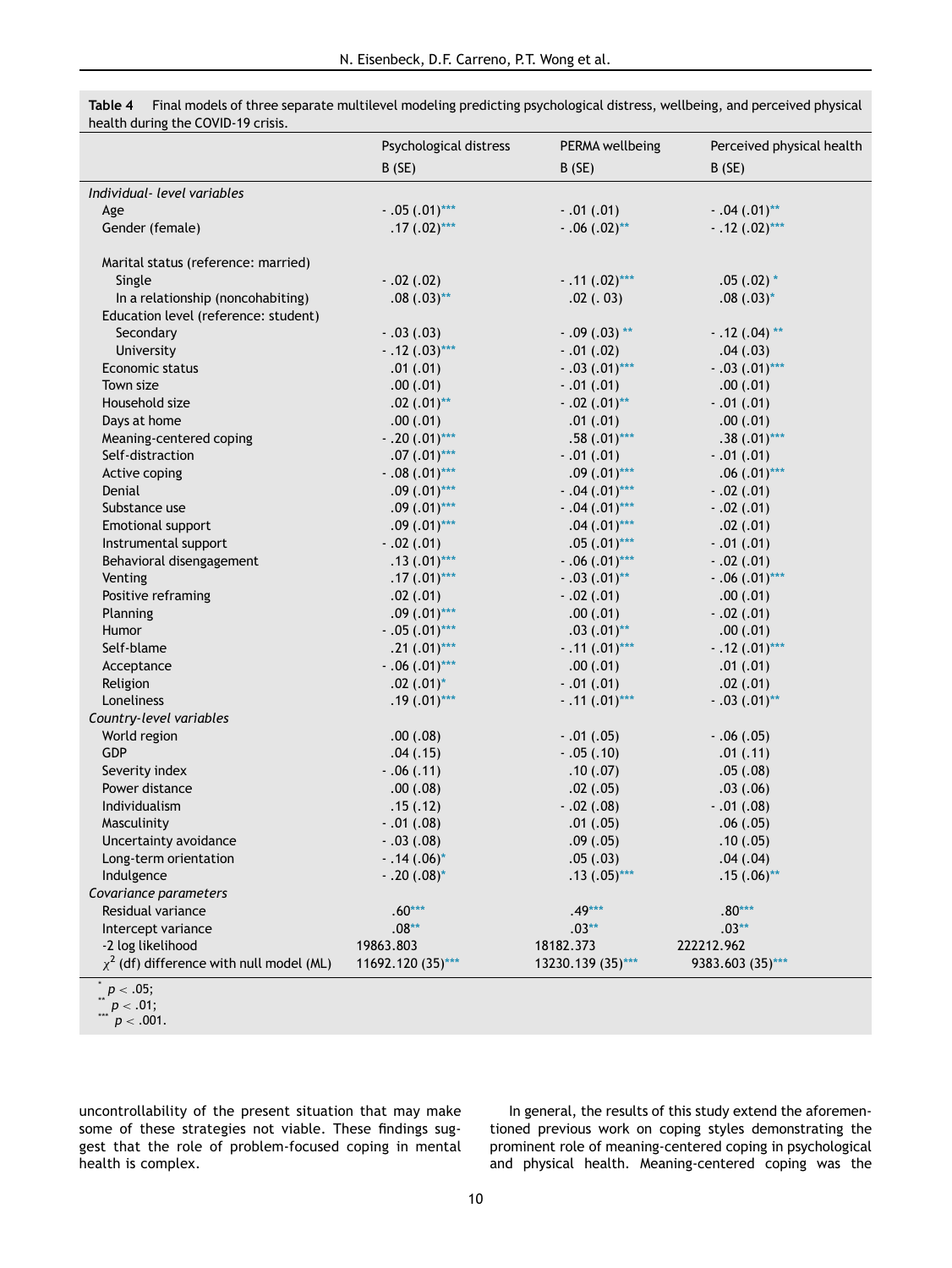strongest predictor among all coping mechanisms for all three outcome variables (psychological distress, well-being and perceived physical health). These findings support the central role of meaning in the maintenance of mental and physical health during crises (e.g., [Arslan & Yildirim, 2020](#page-11-12); [Chao, Chen, Liu, Yang, & Hall, 2020](#page-11-13); [Milman et al., 2020](#page-12-19)). Our findings expand the existing literature showing that in addition to the sense of meaning, psychological strategies that promote this complex phenomenon can also be relevant when approaching psychological suffering and well-being, especially during times of crisis.

We should note that the strong predictive power of meaning-centered coping, especially in case of negative emotions, is not fully consistent with previous studies that assessed this type of coping strategy with a different measure (i.e., they did not report strong relationships, see [Gan et al., 2013](#page-11-16); [Guo et al., 2013](#page-11-28); [Riley & Park, 2014\)](#page-12-33). The likely reason behind this discrepancy is that those studies focused mostly on the cognitive aspects of meaning. Instead, we approached meaning-centered coping as a concept that inherently involves cognitive, emotional and behavioral elements, as well as personal and interpersonal aspects (e.g., [Reker & Wong, 1988;](#page-12-17) [Wong, 2012](#page-13-3)). Empirical evidence supports this integrative approach, demonstrating the involvement of the areas measured by the MCCS in the creation of meaning in life (e.g., [Feldman & Snyder, 2005;](#page-11-15) [Jans-Beken &](#page-12-23) [Wong, 2019](#page-12-23); [Kleiman et al., 2013;](#page-12-24) [Klein, 2017;](#page-12-26) [Maddi, 2013](#page-12-22); [Nakamura & Csikzentmihalyi, 2003;](#page-12-25) [Park, 2010;](#page-12-21) [Schueller &](#page-13-10) [Seligman, 2010](#page-13-10); [Van Tongeren et al., 2016\)](#page-13-11). These results are consistent with the framework adopted by existential positive psychology (e.g., [Wong, 2011\)](#page-13-5). This paradigm highlights the importance of integrating both positive and negative aspects of living and it proposes not only the acceptance of suffering but also its transformation into personal growth through meaning that can be one of the pillars of resilience.

<span id="page-10-0"></span>While not the primary focus of our investigation, our analyses revealed that the aforementioned relationships between variables occur independently from most country-level characteristics (GDP, individualism/collectivism, uncertainty avoidance, power distance, masculinity/ femininity, long-term orientation and indulgence/selfrestraint) and demographic characteristics (age, gender, town size, socio-economic status, education level, household size, marital status and confinement length). Nevertheless, our regression models indicated that older participants had lower levels of psychological distress and poorer physical well-being (but not lower levels of wellbeing). Women, students and people who were single/did not cohabit with their partners and participants cohabiting with larger number of other people were at highest risk to show markers of poor psychological and physical health (for similar results, see [Odriozola-Gonz](#page-12-34)á[lez et al.,](#page-12-34) [2020\)](#page-12-34). Country-level variables explained a very small percentage of our outcomes (less than 7% in each case), and only indulgence and long-term orientation affected slightly our outcomes. In addition, this study showed the importance of loneliness in mental and physical health (see Killgore et al., 2020) and the relevance of measuring aspects of well-being and flourishing during times of crisis, not only distress.

Nevertheless, the interpretation of the present findings is limited by our sampling method, which yielded a disproportionately high number of women, people living in larger cities, and with higher levels of education and socio-economic status. As many of our participants were medium to high in economic status, they may not have suffered as much from some of the secondary effects of the pandemic, such as job losses and severe economic hardship. Despite the large and international sample size and the low percentage of students, this sampling method remains a limitation of the study. Although we aimed to partially mitigate this concern by controlling for demographic and country-level variables in all analyses, future studies could pursue active measures to obtain more representative samples of the general population. Additionally, as the study was cross-sectional, we do not have information about the participants' emotional and physical well-being prior to the COVID-19 health crisis. Data, however, show that average stress levels have risen after the start of the pandemic (e.g., [Witters & Harter, 2020](#page-13-1)). Due to the cross-sectional nature of the study, causal relationships among variables cannot be implied. We focused on general trends, while controlling for a number of country-level variables, nevertheless, futures studies may analyze these effects more in detail in each participating country and potential relationships between variables could be tested through longitudinal studies or network analysis.

To conclude, the current study demonstrates that how we attempt to cope with the COVID-19 pandemic is closely related to our mental and physical health. The findings indicate that people who generally maintained physical and psychological health during the beginning of the current global crisis were those who proactively coped with the situation, received instrumental support, accepted the reality of the situation as it is, even joked about it; and especially those who found a personal meaning by adopting an attitude of hope and courage, appreciating life in its current form, and acting responsibly with themselves and with others. These findings can be generalized to a wide variety of contexts as they are independent of various demographic and cultural characteristics. As the course of the current pandemic remains uncertain with new variants emerging, and the impact of protective measures yet to fully materialize, we may be the beginning of a longer, deeper and more complex crisis of humanity. We thus urge policy makers to use empirical data, like those in the present study, to guide decisions to help mitigate the collective suffering of humanity. Based on our findings, policies that help support meaning-centered coping strategies are paramount for alleviating stress related to COVID-19 and promoting public health during these historic times.

## Appendix A The Meaning-Centered Coping Scale

Please rate your agreement with each statement about your coping mechanisms with the coronavirus pandemic according to the following scale.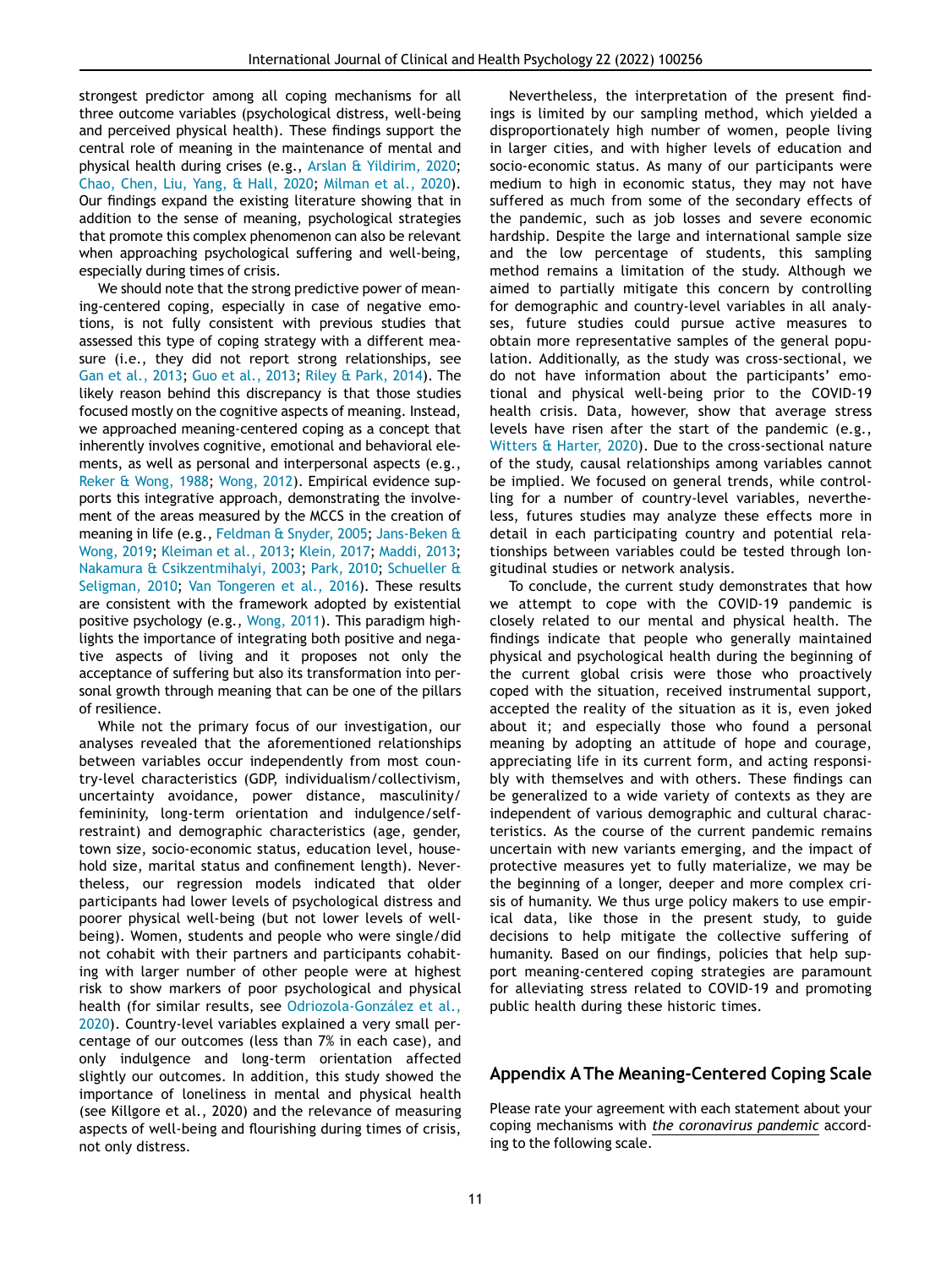|                                        | 4                                       |                                                                                                             | 6                                                                                                                                                                                                 |  |   |   |                  |
|----------------------------------------|-----------------------------------------|-------------------------------------------------------------------------------------------------------------|---------------------------------------------------------------------------------------------------------------------------------------------------------------------------------------------------|--|---|---|------------------|
|                                        |                                         |                                                                                                             |                                                                                                                                                                                                   |  |   |   |                  |
|                                        |                                         |                                                                                                             |                                                                                                                                                                                                   |  | 4 | h |                  |
|                                        |                                         |                                                                                                             |                                                                                                                                                                                                   |  |   |   |                  |
|                                        |                                         |                                                                                                             |                                                                                                                                                                                                   |  | n |   |                  |
| 4. I help others during this time.     |                                         |                                                                                                             |                                                                                                                                                                                                   |  |   |   |                  |
|                                        |                                         |                                                                                                             |                                                                                                                                                                                                   |  |   |   |                  |
|                                        |                                         |                                                                                                             |                                                                                                                                                                                                   |  |   | n |                  |
|                                        |                                         |                                                                                                             |                                                                                                                                                                                                   |  |   | h |                  |
| 8. I am grateful for my life as it is. |                                         |                                                                                                             |                                                                                                                                                                                                   |  |   | n |                  |
|                                        |                                         |                                                                                                             |                                                                                                                                                                                                   |  |   |   |                  |
|                                        | 3. I do something productive every day. | 5. I still do what is most important in my life.<br>7. I use this situation to get closer to my loved ones. | 2. I have found a personal meaning in the current situation.<br>6. I have faith that something positive will come out of this.<br>9. I will get out of this situation stronger than I was before. |  |   |   | completely agree |

## References

- <span id="page-11-12"></span><span id="page-11-7"></span>[Arslan, G., & Yildirim, M. \(2020\). Coronavirus stress, meaningful liv](http://refhub.elsevier.com/S1697-2600(21)00037-5/sbref0001)[ing, optimism, and depressive symptoms: A study of moderated](http://refhub.elsevier.com/S1697-2600(21)00037-5/sbref0001) [mediation model.](http://refhub.elsevier.com/S1697-2600(21)00037-5/sbref0001) PsyArXiv.
- <span id="page-11-14"></span><span id="page-11-2"></span>[Baloran, E. T. \(2020\). Knowledge, attitudes, anxiety, and coping](http://refhub.elsevier.com/S1697-2600(21)00037-5/sbref0002) strategies [of students during COVID-19 pandemic.](http://refhub.elsevier.com/S1697-2600(21)00037-5/sbref0002) Journal of [Loss and Trauma](http://refhub.elsevier.com/S1697-2600(21)00037-5/sbref0002), 25, 635–642.
- <span id="page-11-10"></span>[Batthyany, A., & Russo-Netzer, P. \(Eds.\). \(2014\).](http://refhub.elsevier.com/S1697-2600(21)00037-5/sbref0003) Meaning in positive and existential psychology[. Springer Science + Business Media.](http://refhub.elsevier.com/S1697-2600(21)00037-5/sbref0003)
- <span id="page-11-27"></span><span id="page-11-20"></span>[Beaton, D. E., Bombardier, C., Guillemin, F., & Ferraz, M. B. \(2000\).](http://refhub.elsevier.com/S1697-2600(21)00037-5/sbref0004) Guidelines [for the process of cross-cultural adaptation of self](http://refhub.elsevier.com/S1697-2600(21)00037-5/sbref0004)[report measures.](http://refhub.elsevier.com/S1697-2600(21)00037-5/sbref0004) Spine, 25, 3186–3191.
- <span id="page-11-22"></span><span id="page-11-1"></span>[Brooks, S. K., Webster, R. K., Smith, L. E., Woodland, L.,](http://refhub.elsevier.com/S1697-2600(21)00037-5/sbref0005) [Wessely, S., Greenberg, N., & Rubin, G. J. \(2020\). The psycholog](http://refhub.elsevier.com/S1697-2600(21)00037-5/sbref0005)[ical impact of quarantine and how to reduce it: Rapid review of](http://refhub.elsevier.com/S1697-2600(21)00037-5/sbref0005) [the evidence.](http://refhub.elsevier.com/S1697-2600(21)00037-5/sbref0005) The Lancet, 395, 912–920.
- <span id="page-11-18"></span><span id="page-11-4"></span>[Brown, T. A., Chorpita, B. F., Korotitsch, W., & Barlow, D. H. \(1997\).](http://refhub.elsevier.com/S1697-2600(21)00037-5/sbref0006) Psychometric [properties of the Depression Anxiety Stress Scales](http://refhub.elsevier.com/S1697-2600(21)00037-5/sbref0006) (DASS) in clinical samples. [Behaviour Research and Therapy](http://refhub.elsevier.com/S1697-2600(21)00037-5/sbref0006), 35, 79–[89.](http://refhub.elsevier.com/S1697-2600(21)00037-5/sbref0006)
- <span id="page-11-23"></span><span id="page-11-17"></span>[Browne, M. W., & Cudeck, R. \(1993\). Alternative ways of assessing](http://refhub.elsevier.com/S1697-2600(21)00037-5/sbref0007) model fit. Sage [Focus Editions](http://refhub.elsevier.com/S1697-2600(21)00037-5/sbref0007), 154, 136.
- <span id="page-11-0"></span>Bueno-Notivol, J., Gracia-García, P., Olaya, B., Lasheras, I., López-Antón, R., & Santabárbara, J. (2021). Prevalence of depression during the COVID-19 outbreak: A meta-analysis of community-based studies. International Journal of Clinical and Health Psychology, 21. [https://doi.org/10.1016/j.ijchp.2020.](http://dx.doi.org/10.1016/j.ijchp.2020.<?A3B2 re 3j?>07.007) 07.007 [Article 100196.](http://dx.doi.org/10.1016/j.ijchp.2020.<?A3B2 re 3j?>07.007)
- <span id="page-11-21"></span><span id="page-11-15"></span><span id="page-11-6"></span>[Butler, J., & Kern, M. L. \(2016\). The PERMA-Pro](http://refhub.elsevier.com/S1697-2600(21)00037-5/sbref0009)filer: A brief multidimensional measure of flourishing. [International Journal of Well](http://refhub.elsevier.com/S1697-2600(21)00037-5/sbref0009)[being](http://refhub.elsevier.com/S1697-2600(21)00037-5/sbref0009), 6, 1–48.
- <span id="page-11-11"></span><span id="page-11-8"></span><span id="page-11-3"></span>[Cai, H., Tu, B., Ma, J., Chen, L., Fu, L., Jiang, Y., &](http://refhub.elsevier.com/S1697-2600(21)00037-5/sbref0010) Zhuang, [Q. \(2020\). Psychological Impact and Coping Strategies](http://refhub.elsevier.com/S1697-2600(21)00037-5/sbref0010) [of Frontline Medical Staff in Hunan Between January and March](http://refhub.elsevier.com/S1697-2600(21)00037-5/sbref0010) [2020 During the Outbreak of Coronavirus Disease 2019 \(COVID-](http://refhub.elsevier.com/S1697-2600(21)00037-5/sbref0010)19) in Hubei, China. [Medical Science Monitor: International Med](http://refhub.elsevier.com/S1697-2600(21)00037-5/sbref0010)[ical Journal of Experimental and Clinical Research](http://refhub.elsevier.com/S1697-2600(21)00037-5/sbref0010), 26 Article [e924171-924171.](http://refhub.elsevier.com/S1697-2600(21)00037-5/sbref0010)
- <span id="page-11-26"></span><span id="page-11-16"></span>Carreno, D. F., Eisenbeck, N., Cangas, A. J., García-Montes, J. M., Del Vas, L. G., & María, A. T (2020). Spanish adaptation of the Personal Meaning Profile-Brief: Meaning in life, psychological wellbeing, and distress. International Journal of Clinical and Health Psychology, 20, 151–162. [https://doi.org/10.1016/j.ijchp.2020.02.003.](http://dx.doi.org/10.1016/j.ijchp.2020.02.003)
- <span id="page-11-19"></span><span id="page-11-9"></span><span id="page-11-5"></span>[Carver, C. S. \(1997\). You want to measure coping but your protocol](http://refhub.elsevier.com/S1697-2600(21)00037-5/sbref0012)' too [long: Consider the Brief COPE.](http://refhub.elsevier.com/S1697-2600(21)00037-5/sbref0012) International Journal of [Behavioral Medicine](http://refhub.elsevier.com/S1697-2600(21)00037-5/sbref0012), 4 Article 92.
- <span id="page-11-28"></span><span id="page-11-25"></span>[Cattell, R. B. \(1966\). The scree test for the number of factors.](http://refhub.elsevier.com/S1697-2600(21)00037-5/sbref0013) Multivariate [Behavioral Research](http://refhub.elsevier.com/S1697-2600(21)00037-5/sbref0013), 1, 245–276.
- <span id="page-11-24"></span><span id="page-11-13"></span>Chao, M., Chen, X., Liu, T., Yang, H., & Hall, B. J. (2020). Psychological distress and state boredom during the COVID-19 outbreak in China: The role of meaning in life and media use. European

Journal of Psychotraumatology, 11, 11. [https://doi.org/](http://dx.doi.org/10.1080/20008198.2020.1769379) [10.1080/20008198.2020.1769379](http://dx.doi.org/10.1080/20008198.2020.1769379) Article 1769379.

- [Clay, J. M., & Parker, M. O. \(2020\). Alcohol use and misuse during](http://refhub.elsevier.com/S1697-2600(21)00037-5/sbref0015) the [COVID-19 pandemic: A potential public health crisis?](http://refhub.elsevier.com/S1697-2600(21)00037-5/sbref0015) The [Lancet Public Health](http://refhub.elsevier.com/S1697-2600(21)00037-5/sbref0015), 5(5) Article e259.
- [Crum, A. J., Jamieson, J. P., & Akinola, M. \(2020\). Optimizing stress:](http://refhub.elsevier.com/S1697-2600(21)00037-5/sbref0016) An [integrated intervention for regulating stress responses.](http://refhub.elsevier.com/S1697-2600(21)00037-5/sbref0016) Emotion, 20 [Article 120.](http://refhub.elsevier.com/S1697-2600(21)00037-5/sbref0016)
- [Davis, C. G., Lehman, D. R., Silver, R. C., Wortman, C. B., &](http://refhub.elsevier.com/S1697-2600(21)00037-5/sbref0017) Ellard, [J. H. \(1996\). Self-blame following a traumatic event: The](http://refhub.elsevier.com/S1697-2600(21)00037-5/sbref0017) role of perceived avoidability. [Personality and Social Psychology](http://refhub.elsevier.com/S1697-2600(21)00037-5/sbref0017) [Bulletin](http://refhub.elsevier.com/S1697-2600(21)00037-5/sbref0017), 22, 557–567.
- [Dawes, J. \(2008\). Do data characteristics change according to the](http://refhub.elsevier.com/S1697-2600(21)00037-5/sbref0018) number [of scale points used? An experiment using 5-point, 7](http://refhub.elsevier.com/S1697-2600(21)00037-5/sbref0018) point and 10-point scales. [International Journal of Market](http://refhub.elsevier.com/S1697-2600(21)00037-5/sbref0018) [Research](http://refhub.elsevier.com/S1697-2600(21)00037-5/sbref0018), 50, 61–104.
- [Dawson, D. L., & Golijani-Moghaddam, N. \(2020\). COVID-19: Psycho](http://refhub.elsevier.com/S1697-2600(21)00037-5/sbref0019)logical fl[exibility, coping, mental health, and wellbeing in the UK](http://refhub.elsevier.com/S1697-2600(21)00037-5/sbref0019) during the pandemic. [Journal of Contextual Behavioral Science](http://refhub.elsevier.com/S1697-2600(21)00037-5/sbref0019), 17[, 126](http://refhub.elsevier.com/S1697-2600(21)00037-5/sbref0019)–134.
- [De Vaus, J., Hornsey, M. J., Kuppens, P., & Bastian, B. \(2018\).](http://refhub.elsevier.com/S1697-2600(21)00037-5/sbref0020) [Exploring the East-West divide in prevalence of affective dis](http://refhub.elsevier.com/S1697-2600(21)00037-5/sbref0020)[order: A case for cultural differences in coping with negative](http://refhub.elsevier.com/S1697-2600(21)00037-5/sbref0020) emotion. [Personality and Social Psychology Review](http://refhub.elsevier.com/S1697-2600(21)00037-5/sbref0020), 22, 285– [304.](http://refhub.elsevier.com/S1697-2600(21)00037-5/sbref0020)
- [Feldman, D. B., & Snyder, C. R. \(2005\). Hope and the meaningful](http://refhub.elsevier.com/S1697-2600(21)00037-5/sbref0021) life: [Theoretical and empirical associations between goal](http://refhub.elsevier.com/S1697-2600(21)00037-5/sbref0021)-[dir](http://refhub.elsevier.com/S1697-2600(21)00037-5/sbref0021)[ected thinking and life meaning.](http://refhub.elsevier.com/S1697-2600(21)00037-5/sbref0021) Journal of Social and Clinical [Psychology](http://refhub.elsevier.com/S1697-2600(21)00037-5/sbref0021), 24, 401–421.
- [Folkman, S., & Lazarus, R. S. \(1984\).](http://refhub.elsevier.com/S1697-2600(21)00037-5/sbref0022) Stress, appraisal, and coping. [Springer Publishing Company.](http://refhub.elsevier.com/S1697-2600(21)00037-5/sbref0022)
- Frankl, V. E. (1969). The [will to meaning: Foundations and applica](http://refhub.elsevier.com/S1697-2600(21)00037-5/sbref0023)[tions of logotherapy](http://refhub.elsevier.com/S1697-2600(21)00037-5/sbref0023). Meridian.
- [Fredrickson, B. L., Tugade, M. M., Waugh, C. E., &](http://refhub.elsevier.com/S1697-2600(21)00037-5/sbref0024) Larkin, [G. R. \(2003\). What good are positive emotions in cri](http://refhub.elsevier.com/S1697-2600(21)00037-5/sbref0024)[sis? A prospective study of resilience and emotions following](http://refhub.elsevier.com/S1697-2600(21)00037-5/sbref0024) [the terrorist attacks on the United States on September](http://refhub.elsevier.com/S1697-2600(21)00037-5/sbref0024) 11th, 2001. [Journal of Personality and Social Psychology](http://refhub.elsevier.com/S1697-2600(21)00037-5/sbref0024), 84 [Article 365.](http://refhub.elsevier.com/S1697-2600(21)00037-5/sbref0024)
- [Gan, Y., Guo, M., & Tong, J. \(2013\). Scale development of meaning](http://refhub.elsevier.com/S1697-2600(21)00037-5/sbref0025)focused coping. [Journal of Loss and Trauma](http://refhub.elsevier.com/S1697-2600(21)00037-5/sbref0025), 18, 10–26.
- Gerhold, L. (2020). COVID-19: Risk perception and Coping strategies. PsyArXiv. [https://doi.org/10.31234/OSF.IO/XMPK4.](http://dx.doi.org/10.31234/OSF.IO/XMPK4)
- [Gloria, C. T., & Steinhardt, M. A. \(2016\). Relationships among posi](http://refhub.elsevier.com/S1697-2600(21)00037-5/sbref0027)tive [emotions, coping, resilience and mental health.](http://refhub.elsevier.com/S1697-2600(21)00037-5/sbref0027) Stress and [Health](http://refhub.elsevier.com/S1697-2600(21)00037-5/sbref0027), 32, 145–156.
- [Guo, M., Gan, Y., & Tong, J. \(2013\). The role of meaning-focused](http://refhub.elsevier.com/S1697-2600(21)00037-5/sbref0028) coping in significant loss. [Anxiety, Stress & Coping](http://refhub.elsevier.com/S1697-2600(21)00037-5/sbref0028), 26, 87–102.
- [Hayton, J. C., Allen, D. G., & Scarpello, V. \(2004\). Factor retention](http://refhub.elsevier.com/S1697-2600(21)00037-5/sbref0029) decisions [in exploratory factor analysis: A tutorial on parallel](http://refhub.elsevier.com/S1697-2600(21)00037-5/sbref0029) analysis. [Organizational Research Methods](http://refhub.elsevier.com/S1697-2600(21)00037-5/sbref0029), 7, 191–205.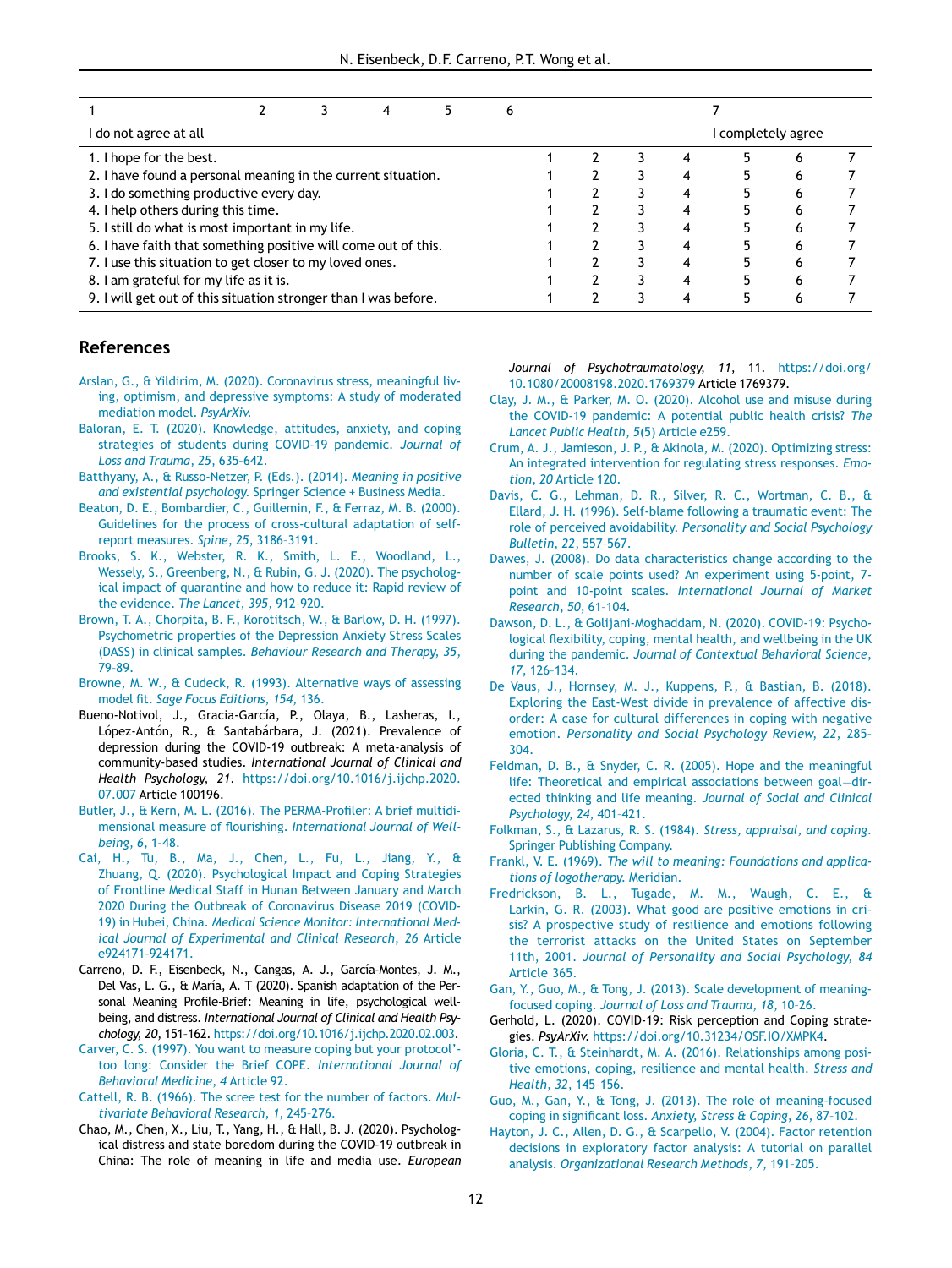- <span id="page-12-16"></span><span id="page-12-14"></span>[Heintzelman, S. J., & King, L. A. \(2019\). Routines and meaning in](http://refhub.elsevier.com/S1697-2600(21)00037-5/sbref0037) life. [Personality and Social Psychology Bulletin](http://refhub.elsevier.com/S1697-2600(21)00037-5/sbref0037), 45, 688–699.
- <span id="page-12-19"></span><span id="page-12-18"></span>[Hicks, J. A., & Routledge, C. \(Eds.\). \(2013\).](http://refhub.elsevier.com/S1697-2600(21)00037-5/sbref0030) The experience of [meaning in life: Classical perspectives, emerging themes, and](http://refhub.elsevier.com/S1697-2600(21)00037-5/sbref0030) controversies[. Springer Science + Business Media.](http://refhub.elsevier.com/S1697-2600(21)00037-5/sbref0030)
- <span id="page-12-27"></span>Hofstede, G. (2001). Culture's [consequences: Comparing values,](http://refhub.elsevier.com/S1697-2600(21)00037-5/sbref0032) [behaviors, institutions and organizations across nations](http://refhub.elsevier.com/S1697-2600(21)00037-5/sbref0032). Sage [Publications.](http://refhub.elsevier.com/S1697-2600(21)00037-5/sbref0032)
- <span id="page-12-28"></span><span id="page-12-25"></span><span id="page-12-0"></span>[Holingue, C., Kalb, L. G., Riehm, K. E., Bennett, D., Kapteyn, A.,](http://refhub.elsevier.com/S1697-2600(21)00037-5/sbref0031) [Veldhuis, C. B.,](http://refhub.elsevier.com/S1697-2600(21)00037-5/sbref0031) ... [Thrul, J. \(2020\). Mental distress in the United](http://refhub.elsevier.com/S1697-2600(21)00037-5/sbref0031) [States at the beginning of the COVID-19 pandemic.](http://refhub.elsevier.com/S1697-2600(21)00037-5/sbref0031) American [Journal of Public Health](http://refhub.elsevier.com/S1697-2600(21)00037-5/sbref0031), 110, 1628–1634.
- <span id="page-12-29"></span>[Hu, L.-t., & Bentler, P. M. \(1998\). Fit indices in covariance structure](http://refhub.elsevier.com/S1697-2600(21)00037-5/sbref0033) modeling: [Sensitivity to underparameterized model misspeci](http://refhub.elsevier.com/S1697-2600(21)00037-5/sbref0033)fication. [Psychological Methods](http://refhub.elsevier.com/S1697-2600(21)00037-5/sbref0033), 3 Article 424.
- <span id="page-12-34"></span><span id="page-12-8"></span>[Huang, L., Xu, F., & Liu, H. \(2020\). Emotional responses and coping](http://refhub.elsevier.com/S1697-2600(21)00037-5/sbref0034) strategies [of nurses and nursing college students during COVID-](http://refhub.elsevier.com/S1697-2600(21)00037-5/sbref0034)[19 outbreak.](http://refhub.elsevier.com/S1697-2600(21)00037-5/sbref0034) MedRxiv.
- <span id="page-12-32"></span><span id="page-12-20"></span>[Ivtzan, I., Lomas, T., Hefferon, K., & Worth, P. \(2015\).](http://refhub.elsevier.com/S1697-2600(21)00037-5/sbref0035) Second wave [positive psychology: Embracing the dark side of life](http://refhub.elsevier.com/S1697-2600(21)00037-5/sbref0035). New York: [Routledge.](http://refhub.elsevier.com/S1697-2600(21)00037-5/sbref0035)
- <span id="page-12-23"></span>Jans-Beken, L., & Wong, P. T. (2019). Development and preliminary validation of the Existential Gratitude Scale (EGS). Counselling Psychology Quarterly, 34, 72–86. [https://doi.org/10.1080/](http://dx.doi.org/10.1080/09515070.2019.1656054) [09515070.2019.1656054.](http://dx.doi.org/10.1080/09515070.2019.1656054)
- <span id="page-12-21"></span><span id="page-12-13"></span>[King, L. A., & Hicks, J. A. \(2021\). The science of meaning in life.](http://refhub.elsevier.com/S1697-2600(21)00037-5/sbref0039) Annual [Review of Psychology](http://refhub.elsevier.com/S1697-2600(21)00037-5/sbref0039), 72, 561–854.
- <span id="page-12-5"></span><span id="page-12-1"></span>[Kirzinger, A., Kearny, A., Hamel, L., & Brodie, M. \(2020\).](http://refhub.elsevier.com/S1697-2600(21)00037-5/sbref0041) KFF Health [Tracking Poll](http://refhub.elsevier.com/S1697-2600(21)00037-5/sbref0041) - [Early April 2020: The Impact f Coronavirus on](http://refhub.elsevier.com/S1697-2600(21)00037-5/sbref0041) [Life in America](http://refhub.elsevier.com/S1697-2600(21)00037-5/sbref0041). KFF.
- <span id="page-12-31"></span><span id="page-12-24"></span>[Kleiman, E. M., Adams, L. M., Kashdan, T. B., &](http://refhub.elsevier.com/S1697-2600(21)00037-5/sbref0042) Riskind, [J. H. \(2013\). Gratitude and grit indirectly reduce risk of](http://refhub.elsevier.com/S1697-2600(21)00037-5/sbref0042) [suicidal ideations by enhancing meaning in life: Evidence for a](http://refhub.elsevier.com/S1697-2600(21)00037-5/sbref0042) mediated moderation model. [Journal of Research in Personality](http://refhub.elsevier.com/S1697-2600(21)00037-5/sbref0042), 47[, 539](http://refhub.elsevier.com/S1697-2600(21)00037-5/sbref0042)–546.
- <span id="page-12-26"></span><span id="page-12-3"></span>[Klein, N. \(2017\). Prosocial behavior increases perceptions of mean](http://refhub.elsevier.com/S1697-2600(21)00037-5/sbref0043)ing in life. [The Journal of Positive Psychology](http://refhub.elsevier.com/S1697-2600(21)00037-5/sbref0043), 12, 354–361.
- <span id="page-12-15"></span>[Lambert, N. M., Stillman, T. F., Hicks, J. A., Kamble, S.,](http://refhub.elsevier.com/S1697-2600(21)00037-5/sbref0044) [Baumeister, R. F., & Fincham, F. D. \(2013\). To belong is to mat](http://refhub.elsevier.com/S1697-2600(21)00037-5/sbref0044)[ter: Sense of belonging enhances meaning in life.](http://refhub.elsevier.com/S1697-2600(21)00037-5/sbref0044) Personality [and Social Psychology Bulletin](http://refhub.elsevier.com/S1697-2600(21)00037-5/sbref0044), 39, 1418–1427.
- <span id="page-12-30"></span><span id="page-12-2"></span>Lau, J. T., Griffiths, [S., Choi, K. C., & Tsui, H. Y. \(2010\). Avoidance](http://refhub.elsevier.com/S1697-2600(21)00037-5/sbref0045) [behaviors and negative psychological responses in the general](http://refhub.elsevier.com/S1697-2600(21)00037-5/sbref0045) [population in the initial stage of the H1N1 pandemic in Hong](http://refhub.elsevier.com/S1697-2600(21)00037-5/sbref0045) Kong. [BMC Infectious Diseases](http://refhub.elsevier.com/S1697-2600(21)00037-5/sbref0045), 10 Article 139.
- <span id="page-12-17"></span><span id="page-12-12"></span>[Lazarus, R. S. \(2000\). Toward better research on stress and coping.](http://refhub.elsevier.com/S1697-2600(21)00037-5/sbref0046) American [Psychologist](http://refhub.elsevier.com/S1697-2600(21)00037-5/sbref0046), 66, 665–673.
- <span id="page-12-4"></span>Liu, N., Zhang, F., Wei, C., Jia, Y., Shang, Z., Sun, L., Wu, L., Sun, Z., Zhou, Y, Wang, Y., & Liu, W. (2020). Prevalence and predictors of PTSS during COVID-19 outbreak in China hardest-hit areas: Gender differences matter. Psychiatry Research, 287. [https://doi.org/](http://dx.doi.org/10.1016/j.psychres.2020.112921) [10.1016/j.psychres.2020.112921](http://dx.doi.org/10.1016/j.psychres.2020.112921) Article112921.
- <span id="page-12-33"></span><span id="page-12-22"></span><span id="page-12-6"></span>[Maddi, S. R. \(2013\). Hardiness as](http://refhub.elsevier.com/S1697-2600(21)00037-5/sbref0048) the existential courage to grow [through searching for meaning. In J. A. Hicks, &](http://refhub.elsevier.com/S1697-2600(21)00037-5/sbref0048) C. Routledge (Eds.), [The experience of meaning in life: Classical](http://refhub.elsevier.com/S1697-2600(21)00037-5/sbref0048) [perspectives, emerging themes, and controversies](http://refhub.elsevier.com/S1697-2600(21)00037-5/sbref0048) (pp. 227-[239\).](http://refhub.elsevier.com/S1697-2600(21)00037-5/sbref0048) [Springer Science + Business Media.](http://refhub.elsevier.com/S1697-2600(21)00037-5/sbref0048)
- <span id="page-12-7"></span>[Main, A., Zhou, Q., Ma, Y., Luecken, L. J., & Liu, X. \(2011\).](http://refhub.elsevier.com/S1697-2600(21)00037-5/sbref0049) [Relations of SARS-related stressors and coping to Chinese col](http://refhub.elsevier.com/S1697-2600(21)00037-5/sbref0049)lege students' [psychological adjustment during the 2003 Bei](http://refhub.elsevier.com/S1697-2600(21)00037-5/sbref0049)jing SARS epidemic. [Journal of Counseling Psychology](http://refhub.elsevier.com/S1697-2600(21)00037-5/sbref0049), 58 [Article 410.](http://refhub.elsevier.com/S1697-2600(21)00037-5/sbref0049)
- <span id="page-12-11"></span><span id="page-12-10"></span><span id="page-12-9"></span>[Man, M. A., Toma, C., Motoc, N. S., Necrelescu, O. L., Bondor, C. I.,](http://refhub.elsevier.com/S1697-2600(21)00037-5/sbref0050) Chis, [A. F., Lesan, A., Pop, C. M., Todea, D. A., Dantes, E,](http://refhub.elsevier.com/S1697-2600(21)00037-5/sbref0050) [Puiu, R, & Rajnoveanu, R. M. \(2020\). Disease perception and](http://refhub.elsevier.com/S1697-2600(21)00037-5/sbref0050) [coping with emotional distress during COVID-19 pandemic: A sur](http://refhub.elsevier.com/S1697-2600(21)00037-5/sbref0050)vey among medical staff. [International Journal of Environmen](http://refhub.elsevier.com/S1697-2600(21)00037-5/sbref0050)[tal Research and Public Health](http://refhub.elsevier.com/S1697-2600(21)00037-5/sbref0050), 17 Article 4899.
- [McKnight, P. E., & Kashdan, T. B. \(2009\). Purpose in life as a system](http://refhub.elsevier.com/S1697-2600(21)00037-5/sbref0051) that [creates and sustains health and well-being: An integrative,](http://refhub.elsevier.com/S1697-2600(21)00037-5/sbref0051) testable theory. [Review of General Psychology](http://refhub.elsevier.com/S1697-2600(21)00037-5/sbref0051), 13, 242–251.
- Milman, E., Lee, S. A., & Neimeyer, R. A. (2020). Social isolation and the mitigation of coronavirus anxiety: The mediating role of meaning. Death Studies. [https://doi.org/10.1080/074811](http://dx.doi.org/10.1080/074811<?A3B2 re 3j?>87.2020.175362) 87.2020.175362 [Advance online publication.](http://dx.doi.org/10.1080/074811<?A3B2 re 3j?>87.2020.175362)
- [Muth](http://refhub.elsevier.com/S1697-2600(21)00037-5/sbref0053)én, L., & Muthén, B. (2016). Mplus. [The comprehensive model](http://refhub.elsevier.com/S1697-2600(21)00037-5/sbref0053)[ling program for applied researchers: User](http://refhub.elsevier.com/S1697-2600(21)00037-5/sbref0053)'s guide, 5. Muthen & [Muthen.](http://refhub.elsevier.com/S1697-2600(21)00037-5/sbref0053)
- [Nakamura, J., & Csikszentmihalyi, M. \(2003\). The construction of](http://refhub.elsevier.com/S1697-2600(21)00037-5/sbref0054) meaning [through vital engagement. In C. L. M. Keyes, &](http://refhub.elsevier.com/S1697-2600(21)00037-5/sbref0054) J. Haidt (Eds.), [Flourishing. Positive psychology and the life](http://refhub.elsevier.com/S1697-2600(21)00037-5/sbref0054) [well-lived](http://refhub.elsevier.com/S1697-2600(21)00037-5/sbref0054) (pp. 83-[104\). American Psychological Association.](http://refhub.elsevier.com/S1697-2600(21)00037-5/sbref0054)
- Odriozola-González, P., Planchuelo-Gómez, Á., Irurtia, M. J., & de Luis-García, R. (2020). Psychological effects of the COVID-19 outbreak and lockdown among students and workers of a Spanish university. Psychiatry Research, 290. [https://doi.org/10.1016/j.](http://dx.doi.org/10.1016/j.psychres.2020.113108) [psychres.2020.113108](http://dx.doi.org/10.1016/j.psychres.2020.113108) 113108-113108.
- Oni, O., Harville, E. W., Xiong, X., & Buekens, P. (2012). Impact of coping styles on post-traumatic stress disorder and depressive symptoms among pregnant women exposed to Hurricane Katrina. American Journal of Disaster Medicine, 7, 199–209. [https://doi.org/10.5055/ajdm.2012.0095.](http://dx.doi.org/10.5055/ajdm.2012.0095)
- [Park, C. L. \(2010\). Making sense of the meaning literature: An inte](http://refhub.elsevier.com/S1697-2600(21)00037-5/sbref0057)grative [review of meaning making and its effects on adjustment](http://refhub.elsevier.com/S1697-2600(21)00037-5/sbref0057) [to stressful life events.](http://refhub.elsevier.com/S1697-2600(21)00037-5/sbref0057) Psychological Bulletin, 136 Articles 257.
- Polizzi, C., Lynn, S. J., & Perry, A. (2020). Stress and coping in the time of COVID-19: Pathways to resilience and recovery. Clinical Neuropsychiatry, 17, 59–62. [https://doi.org/10.36131/CN2020](http://dx.doi.org/10.36131/CN2020<?A3B2 re 3j?>0204) [0204.](http://dx.doi.org/10.36131/CN2020<?A3B2 re 3j?>0204)
- Puterman, E., DeLongis, A., Lee-Baggley, D., & Greenglass, E. (2009). Coping and health behaviours in times of global health crises: lessons from SARS and West Nile. Global Public Health, 4, 69–81. [https://doi.org/10.1080/1744169](http://dx.doi.org/10.1080/1744169<?A3B2 re 3j?>0802063304) [0802063304.](http://dx.doi.org/10.1080/1744169<?A3B2 re 3j?>0802063304)
- Qian, M., Wu, Q., Wu, P., Hou, Z., Liang, Y., Cowling, B. J., & Yu, H. (2020). Psychological responses, behavioral changes and public perceptions during the early phase of the COVID-19 outbreak in China: a population based cross-sectional survey. MedRxiv. [https://doi.org/10.1101/2020.02.18.20024448.](http://dx.doi.org/10.1101/2020.02.18.20024448)
- Qiu, J., Shen, B., Zhao, M., Wang, Z., Xie, B., & Xu, Y. (2020). A nationwide survey of psychological distress among Chinese people in the COVID-19 epidemic: Implications and policy recommendations. General Psychiatry, 33. [https://doi.org/10.1136/](http://dx.doi.org/10.1136/gpsych-2020-100213) gpsych-2020-100213 [Article e100213-e100213.](http://dx.doi.org/10.1136/gpsych-2020-100213)
- [Reker, G. T., & Wong, P. T. P. \(1988\). Aging as an individual process:](http://refhub.elsevier.com/S1697-2600(21)00037-5/sbref0062) [Toward a theory of personal meaning. In J. E. Birren, &](http://refhub.elsevier.com/S1697-2600(21)00037-5/sbref0062) V. L. Bengtson (Eds.), [Emergent theories of aging](http://refhub.elsevier.com/S1697-2600(21)00037-5/sbref0062) (pp. 214-[246\).](http://refhub.elsevier.com/S1697-2600(21)00037-5/sbref0062) [Springer.](http://refhub.elsevier.com/S1697-2600(21)00037-5/sbref0062)
- [Riley, K. E., & Park, C. L. \(2014\). Problem-focused vs. meaning](http://refhub.elsevier.com/S1697-2600(21)00037-5/sbref0063)focused [coping as mediators of the appraisal-adjustment rela](http://refhub.elsevier.com/S1697-2600(21)00037-5/sbref0063)tionship in chronic stressors. [Journal of Social and Clinical Psy](http://refhub.elsevier.com/S1697-2600(21)00037-5/sbref0063)[chology](http://refhub.elsevier.com/S1697-2600(21)00037-5/sbref0063), 33, 587–611.
- Rosa-Alcázar, Á., García-Hernández, M. D., Parada-Navas, J. L., Olivares-Olivares, P. J., Martínez-Murillo, S., & Rosa-Alcázar, A. I. (2021). Coping strategies in obsessive-compulsive patients during Covid-19 lockdown. International Journal of Clinical and Health Psychology, 21. [https://doi.org/10.1016/j.](http://dx.doi.org/10.1016/j.ijchp.2021.100223) [ijchp.2021.100223](http://dx.doi.org/10.1016/j.ijchp.2021.100223) Article 100223.
- [Satre, D. D., Hirschtritt, M. E., Silverberg, M. J., &](http://refhub.elsevier.com/S1697-2600(21)00037-5/sbref0065) Sterling, [S. A. \(2020\). Addressing problems with alcohol and](http://refhub.elsevier.com/S1697-2600(21)00037-5/sbref0065) [other substances among older adults during the COVID-19 pan](http://refhub.elsevier.com/S1697-2600(21)00037-5/sbref0065)demic. [The American Journal of Geriatric Psychiatry](http://refhub.elsevier.com/S1697-2600(21)00037-5/sbref0065), 28, 780– [783.](http://refhub.elsevier.com/S1697-2600(21)00037-5/sbref0065)
- [Savitsky, B., Findling, Y., Ereli, A., & Hendel, T. \(2020\). Anxiety and](http://refhub.elsevier.com/S1697-2600(21)00037-5/sbref0066) coping [strategies among nursing students during the covid-19](http://refhub.elsevier.com/S1697-2600(21)00037-5/sbref0066) pandemic. [Nurse Education in Practice](http://refhub.elsevier.com/S1697-2600(21)00037-5/sbref0066), 46 Article 102809.